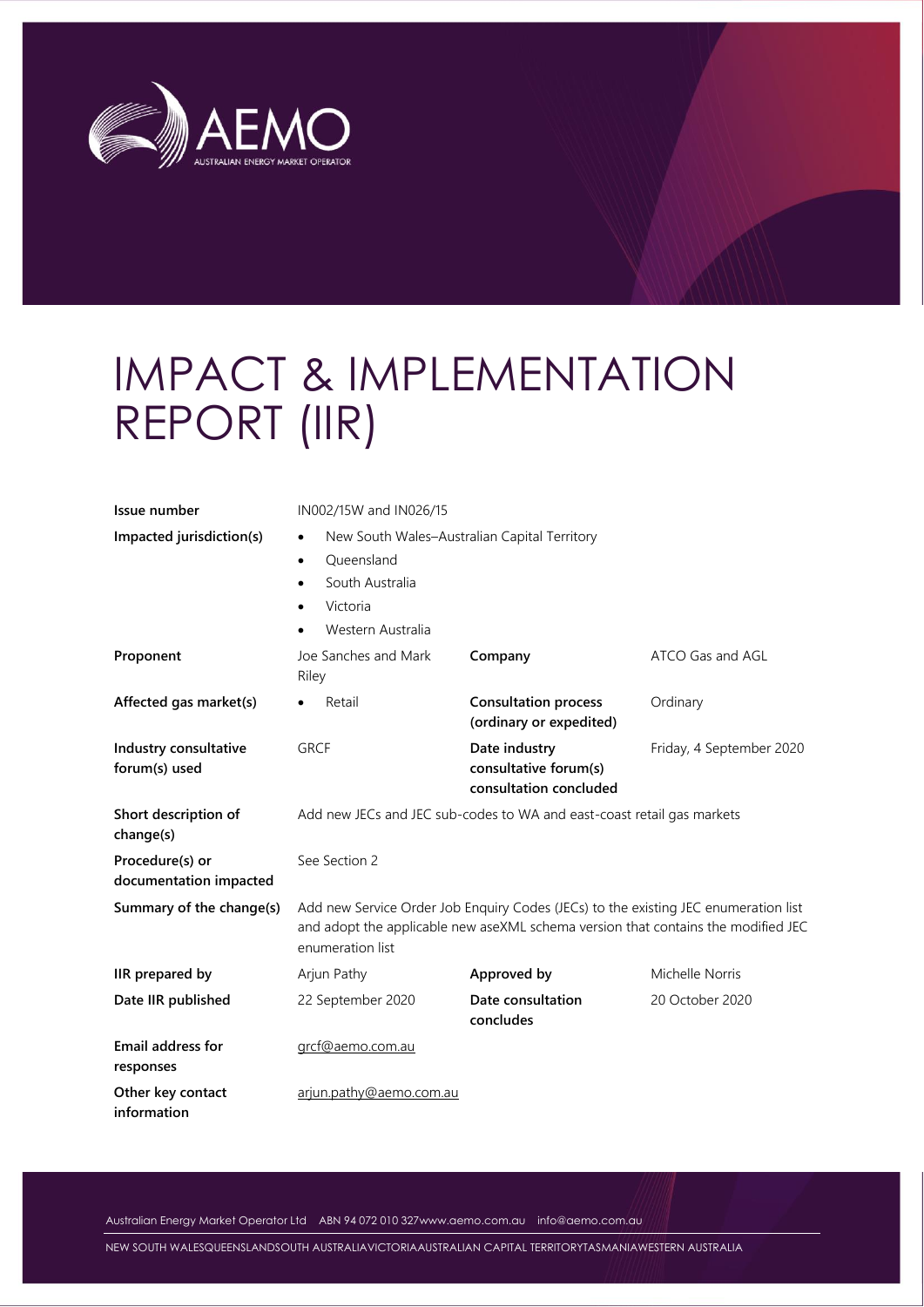



#### **IMPACT & IMPLEMENTATION REPORT**

#### **CRITICAL EXAMINATION OF PROPOSAL**

#### **1. DESCRIPTION OF ISSUE**

#### **1.1. New Job Enquiry Codes (JEC) in West Australian (IN002/15W)**

#### **1.1.1. New JECs for Trailer Air Coupling (TAC) isolation device**

ATCO Gas Australia (ATCO) is the owner and operator of the WA gas distribution network. Among the available services performed at Users' requests, ATCO disconnects (and subsequently reconnects) a small use customer as follows:

- (a) Disconnect a Delivery Point by physically disconnecting a delivery point to prevent gas from being delivered to the delivery point.
- (b) Reconnect a Delivery Point by physically reconnecting a delivery point to allow gas to be delivered to the delivery point.

The current method used to disconnect a Delivery Point involves the physical removal of the pressure regulator at the inlet to the meter and the fitting of two physical barriers, one at the meter control valve (MCV) and one at the meter inlet port.

Recently, ATCO successfully completed a trial of a new disconnection method, which involves the application of a Trailer Air Coupling (TAC) isolation device after the pressure regulator has been removed. This new TAC method is intended to be used after a Remove Regulator Service Order Request (for which the JEC is MRM) transaction but before a Disconnect in Street transaction (for which the JEC is DSD), subject to the meter's remaining accessible.

In order to activate this new TAC disconnection method, ACTO has proposed that the following two new JECs be added to the aseXML enumerated list and that these new JECs be prescribed in the Specification Pack as "allowable" JEC values in the WA gas retail market:

- TCI Install Trailer Air Coupling to stop supply of gas
- TCR Remove Trailer Air Coupling to allow gas to flow

#### **1.1.2. New JECs (specific sub-codes) for AML (Attach meter lock), DSD (Disconnect in Street) MRM (Regulator Removal Request) and TCI (Trailing air Coupling Installation)**

At a workshop held on the 30 July 2020, AGL proposed that the fourth character of existing JECs should be utilised to convey the reason why a JEC is being sent for AML (Attach meter lock), DSD (Disconnect in Street) MRM (Regulator Removal Request) and TCI (Trailing air Coupling Installation). Section 1.2.2 of this IIR provides further information on the specific characteristics of AGL's proposal.

Following this workshop, a collaborative effort was undertaken by several stakeholders to develop the technical protocols (TPs) that describe in detail how the new JEC will be applied. These draft TPs were circulated to ATCO for review. ATCO agreed that the TPs encapsulated the requirements and supported the new JECs (specific sub-codes) for AML, DSD, MRM, and TCI.

Section 1.3 of this IIR contains a full list of the new JECs (including those described in section 1.1.1) that will be prescribed in the Specification Pack as "allowable" JEC values in the WA gas retail market, should this change be approved.

For further information about this proposal in terms of issues, benefits and materiality please refer to the workshop slides (see Attachment D).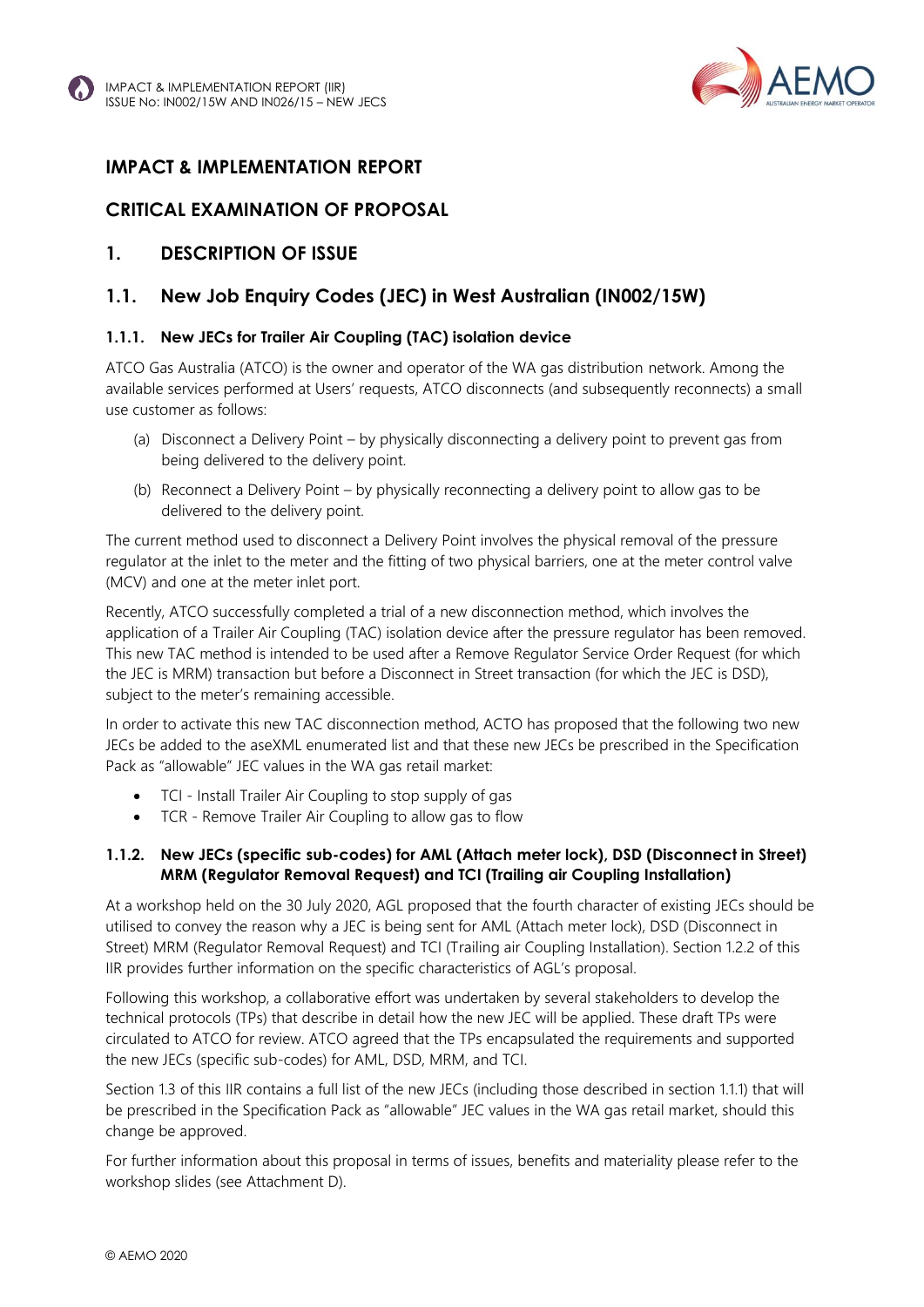



## **1.2. New JECs in east-coast jurisdictions (IN026/15W)**

#### **1.2.1. New JECs for Downgrade Meter (DMS) and Request for a pressure change at the meter (PRE)**

During the NSW/ACT Retail Gas Project (NARGP), it was identified that the existing list of valid JECs used within the Service Order Request and Service Order Response transactions was limited. Having a limited choice of JECs means that participants often use the JEC value "OTH" (Other) and the special comment field to communicate what field work needs to be performed, as opposed to having a designated JEC for the specific use cases. Examples include:

- Meter size downgrade request
- Change the meter regulator

Because of NARGP timing constraints the GRCF decided at the time to "park" the idea of adding of new JECs until an uplift of the aseXML schema emerged. Given the ongoing package of work surrounding Gas Life Support (GLS) and the associated uplift of the aseXML schema version, AGL proposed a reinvestigation of the east coast JECs and whether the GRCF should bundle these new JEC codes into the GLS release, which is currently targeted for O4 2021.

At a workshop held on the 30 July 2020, Retailer and Distributors generally agreed that "OTH" was overused and that adding new JECs could be beneficial.

Following the 30 July 2020 workshop, a collaborative effort was undertaken by several stakeholders to determine which new JECs would be beneficial in terms of reducing the overuse of the "OTH" JEC. It was determined that the following two new JECs be added to the aseXML enumerated list and that these new JECs be prescribed in each east-coast judications TPs as "allowable" JEC values:

- DMS Downgrade Meter
- PRE A request for a pressure change at the meter

For further information about this proposal in terms of issues, benefits and materiality please refer to the workshop slides (Attachment D).

#### **1.2.2. New JECs (specific sub-codes) for AML (Attach meter lock), DSD (Disconnect in Street) and MRM (Regulator Removal Request)**

At a workshop held on the 30 July 2020, AGL proposed that fourth character of existing JECs should be utilised to convey the reason why a JEC is being sent.

The current process of conveying reasons why a JEC is being sent involves adding such information a special comments field as a free-format text. The information often contains the driver behind the request (such as whether the request is driven by customer move-out or by disconnection for non-payment, for example), given the Australian Energy Regulator and Essential Services Commission require periodic reporting on this information. Extracting and examining the content of the special comments field to determine reason why a de-energisation request is problematic and labour-intensive for Retailers and Distributors.

The existing de-energisation JECs are AML, DSD and MRM. Under the proposal, these JECs will be retained, but with the following reason sub-codes (fourth character) added to indicate the reason behind the deenergisation:

- $N''$  Non-payment
- "U" Unauthorised usage
- "B" Breach of contract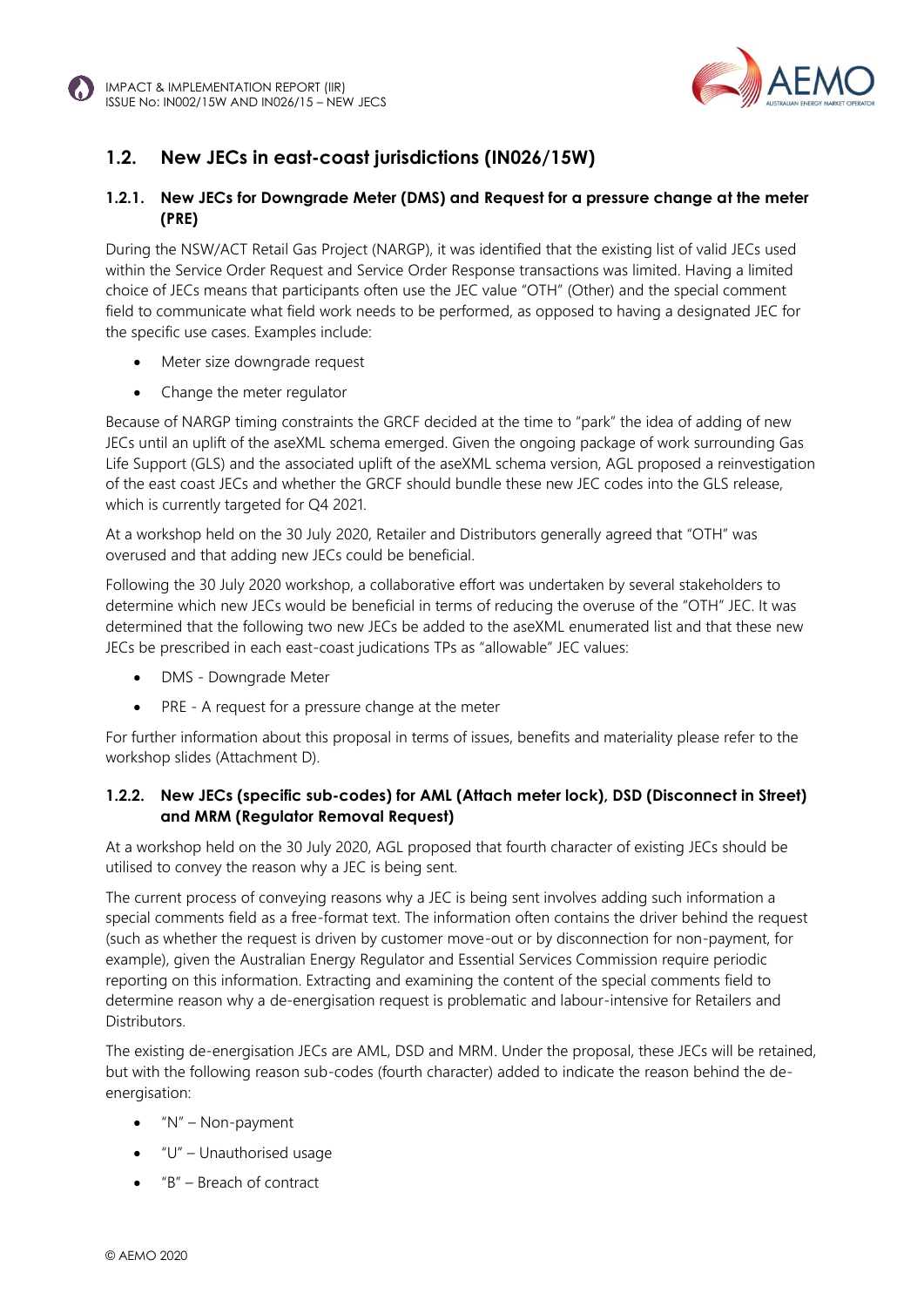



- "I" Illegal usage
- "C" Customer request
- "M" Move out

For further information about this proposal in terms of issues, benefits and materiality, please refer to the slides from the 30 July 2020 workshop (Attachment D).

Following a workshop a collaborative effort was undertaken by several stakeholders to develop draft TPs, which describe in detail how the new JEC will be applied. These draft TPs were circulated to Distributors for review. All Distributors agreed that the TPs encapsulated the requirements. All Distributors except Jemena Gas Networks (JGN) expressed support for the new JECs. JGN's support was limited to the new JEC subcodes for AMLs, noting that it was not supportive of AMLB (breach of contract) and AMLM (move-out).

Section 1.3 of this IIR contains a full list of the new JECs (including those described in section 1.1.2) that will be prescribed in the TPs as "allowable" JEC values in east-coast gas retail market, should this change be approved.

#### **1.3. Move JEC enumerations to a non-versioned aseXML enumerations list**

The aseXML schema contains many type definitions that are constrained as enumerations (i.e. are versioned in an aseXML version number, such as 'r38'). These versioned enumerations can only be changed as part of the full schema change process, which can lead to long delays in the ability of gas retail market transactions to adapt to new market conditions as identified by participant requests through the GRCF.

The aseXML schema also contains other types of definitions that are less constrained enumerations (nonversioned). These enumerations are contained in files called "Enumerations.xsd" or "ElectricityEnumerations.xsd" (for electricity retail market transactions). These files do not have release identifiers in their names and so can be replaced as the 'included' file without change to any other schema files, in particular to the "aseXML.xsd" file.

At the 17 September 2020 GRCF meeting, the GRCF decided to adopt a non-versioned enumerations list (the "GasEnumerations.xsd" file) for the new JECs in order that new JECs may be added in the future without a schema change.

Participants who operate in several jurisdictions should note that, if a specific jurisdiction decides to adopt new enumeration values in the non-versioned list, the other jurisdictions may remain on the previous version of this GasEnumerations.xsd file (in the same way that different jurisdictions may currently use different versions of the Enumerations.xsd file published). The specific jurisdiction version number of the GasEnumerations.xsd file will be described in the appropriate technical protocol document (the Gas Interface Protocol for NSW/ACT, VIC, and QLD; the Specification Pack Usage Guide for SA and WA). Any proposed amendments to the GIP or SP (i.e. to update the list of enumerations) will therefore need to adhere the existing procedure change consultation process for that jurisdiction.

#### **1.4. Submission details and key feedback areas**

Using the response template in Attachment A, AEMO is seeking feedback from participants on whether your organisation supports AEMO's examination of the proposal and the recommendation as described in this IIR. Submission close 20 October 2020 and should be emailed to [grcf@aemo.com.au.](mailto:grcf@aemo.com.au)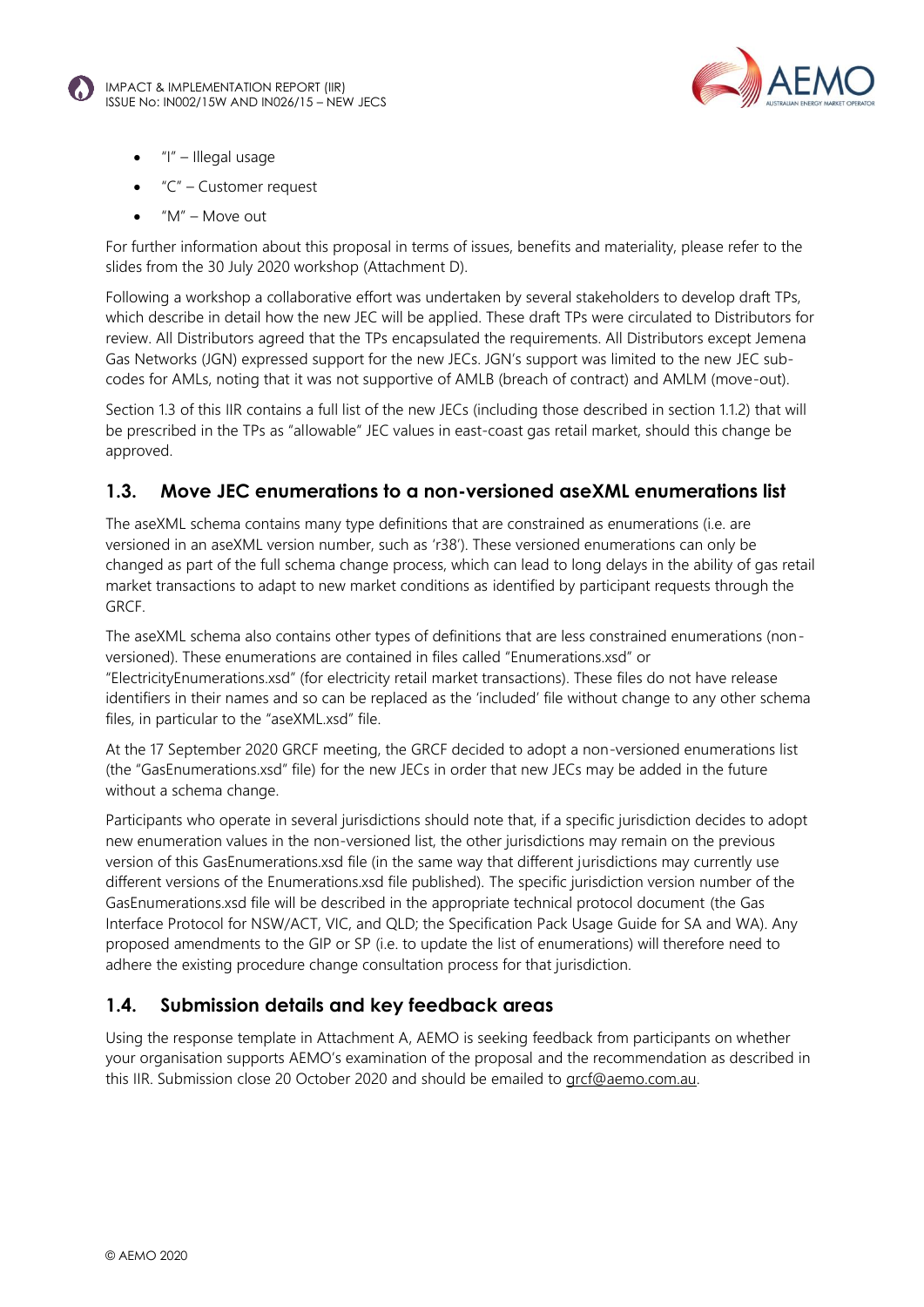



#### **2. REFERENCE DOCUMENTATION**

#### **2.1. Schema release documentation**

Clic[k here](https://aemo.com.au/energy-systems/market-it-systems/asexml-standards/asexml-schemas/) to view the index of Schema Releases from r28 to r38 inclusive.

#### **2.2. Technical Protocol (TP) documentation**

Attachment B provides a detailed summary of the changes to each of the TP documents.

Attachment C contains each TP document showing tracked changes between the current version and the proposed changes.

## **3. OVERVIEW OF CHANGES**

#### **3.1. Changes in WA**

This proposal involves moving the list of JECs to a non-versioned list in the aseXML schema (i.e. "GasEnumerations.xsd") and adding several JECs to the existing list. See reference #7 (B2B Service Order Specifications - Part 1) in Attachment B for details on the additional JECs.

The TPs that are applicable for the WA gas retail market will be updated to recognise these new JECs as an "allowable" value in WA. See Attachment C for further information about the update to the TPs.

#### **3.2. Changes in east-coast jurisdictions**

This proposal involves moving the list of JECs to a non-versioned list in the aseXML schema (i.e. "GasEnumerations.xsd") and adding several JECs to the existing list. See reference #1 (Participant Build Pack 1 - Job Enquiry Codes tab)<sup>1</sup> in Attachment B for details on the additional JECs.

The TPs that are applicable for VIC, SA, QLD and NSW/ACT gas retail markets will be updated to recognise these new JECs as "allowable" values in these jurisdictions. See Attachment C for further information about the update to the TPs.

#### **4. LIKELY IMPLEMENTATION EFFECTS AND REQUIREMENTS**

Effect on Retailers and Distributors

It is anticipated that all Retailers and Distributors will need to make the following incremental<sup>2</sup> IT system changes:

- Modify gas gateways to send and receive transactions in the new aseXML schema version (which will be a version beyond r38) that will contain the updated JEC asexML enumeration list, contained in the "GasEnumerations xsd" file
- Incorporate the new JECs into gas retail market systems.
- Complete a recertification process on all impacted transactions<sup>3</sup>. The recertification of the transaction involving the JECs will be added to the other transactions that make up the Q4 2021

<sup>1</sup> While the list of JECs in Ref #1 pertains to VIC, SA and QLD, it has the same JECs listed as the list in Ref #4. which pertains to NSW/ACT.

<sup>&</sup>lt;sup>2</sup> In the east-coast jurisdictions, Retailers, Distributors, and AEMO will be making IT system changes to implement the new Gas Life Support transactions and the enhanced Customer Details Notification (CDN) transaction and the new Customer Detail Request (CDR) transaction in Q4 2021. For further details please refer to th[e IN003/20](https://aemo.com.au/consultations/current-and-closed-consultations/in003-20-gas-life-support) an[d IN011/20](https://aemo.com.au/consultations/current-and-closed-consultations/in011-20-cdn-and-cdr-changes) consultations. In WA Users, the Network Operator and AEMO will be making IT system changes to implement the new Customer Details Notification (CDN) transaction and the new Customer Detail Request (CDR) transaction in Q4 2021. For further details please refer to th[e IN003/20W](https://aemo.com.au/consultations/current-and-closed-consultations/in003-20w-wa-cdn-and-cdr-changes) consultation.

<sup>&</sup>lt;sup>3</sup> Click [here](https://aemo.com.au/-/media/files/gas/it_systems/2020/gas-frc-b2b-connectivity-testing-and-sys-certification.pdf?la=en) to view the recertification process for VIC, SA, QLD and NSW/ACT. Click [here](https://aemo.com.au/-/media/files/gas/retail_markets_and_metering/market-procedures/wa/2020/connectivity-testing-and-technical-certification-wa-only-v37-clean.pdf?la=en) to view the recertification process for WA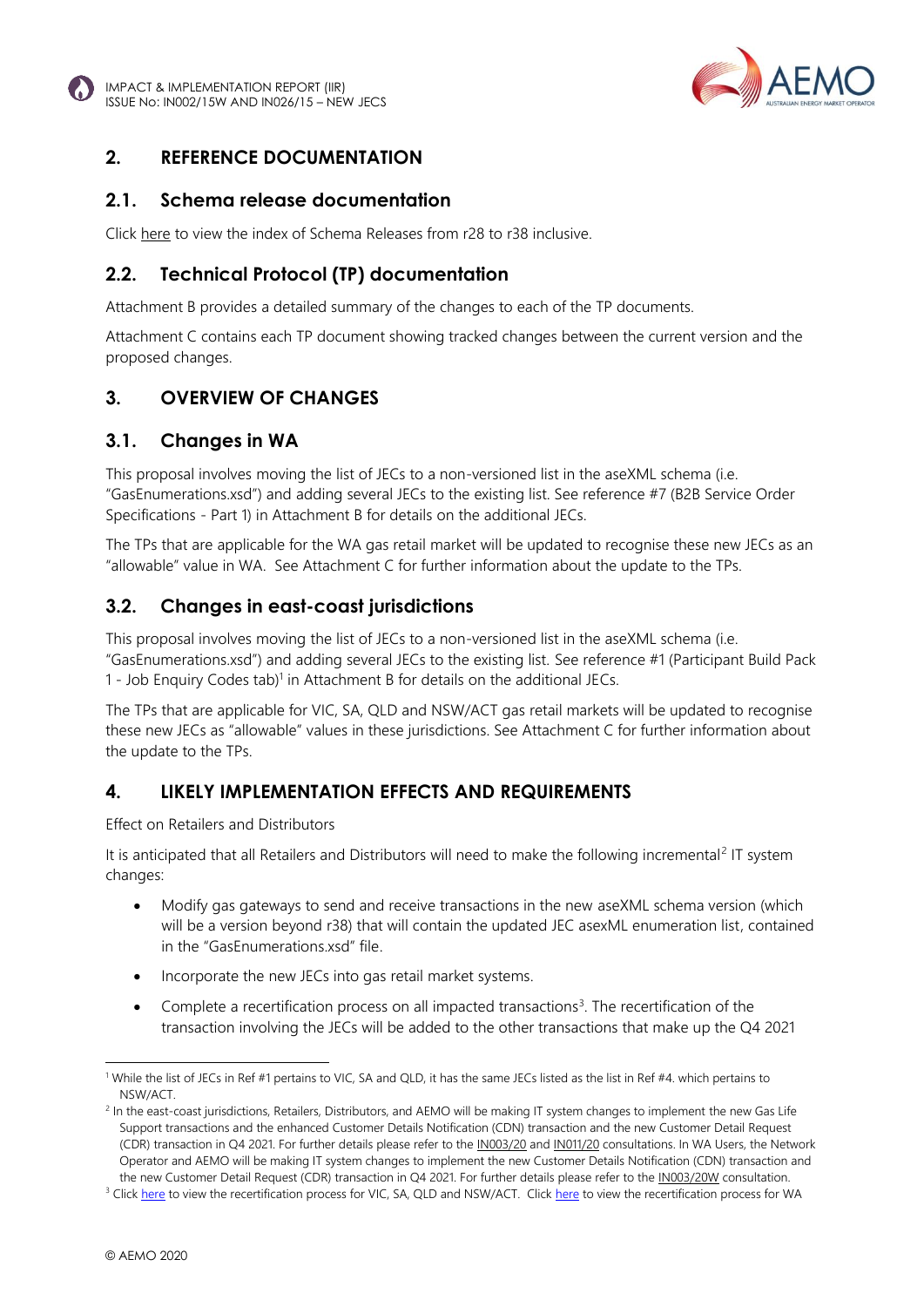



bundle release program of work. Further information about recertification window will be issued in Q1 2021.

#### Effect on AEMO

FRC Hub changes

• AEMO will need to ensure that transactions with the new aseXML schema version (which will be a version beyond r38) with a non-versioned<sup>4</sup> GasEnumerations list containing the updated JECs that can pass through the FRC Hub.

AEMO will need to make the following incremental IT system changes:

- Modify AEMO's gas gateways (including those managed by CGI, AEMO's outsourced service provider for NSW/ACT, SA, and WA) so they have the capability to send and receive new aseXML schema version (which will be a version beyond r38) transactions.
- Modify the WA Low Volume Interface that is managed by CGI so that this interface service will have the capability to send and receive new aseXML schema version transactions (which will be a version beyond r38).
- Modify the pre-production/certification environment responders to support the new aseXML schema version transactions.
- Complete a recertification process on all impacted transactions.

In addition to these technical changes, AEMO will prepare a schema manifest document that summarises each schema version change and will also facilitate the coordinated release program, as it has done for prior gas retail market aseXML schema uplift changes. AEMO is targeting to have a schema manifest document before Q1 2021.

#### Implementation timeframes

In terms of an implementation timeframe, the optimal and most cost-effective timeline would be to bundle this change with the east coast Gas Life Support (GLS) changes (IN003/20) and with the east and west coast CustomerDetailsRequest (CDR) and CustomerDetailsNotification (CDN) transactions changes (IN011/20 and IN003/20W). The most practical option for AEMO and participants is therefore Q4 (Oct to Dec) 2021.

This change will not impact participants who fall into the Self Contracting User (SCU) registerable capacity under the National Gas Rules (NGR).

<sup>4</sup> AEMO proposed at the September GRCF meeting that the GRCF adopt a non-versioned list for JEC enumerations, to which the GRCF agreed. For more information, please consult the GRCF paper circulated in advance of that meeting.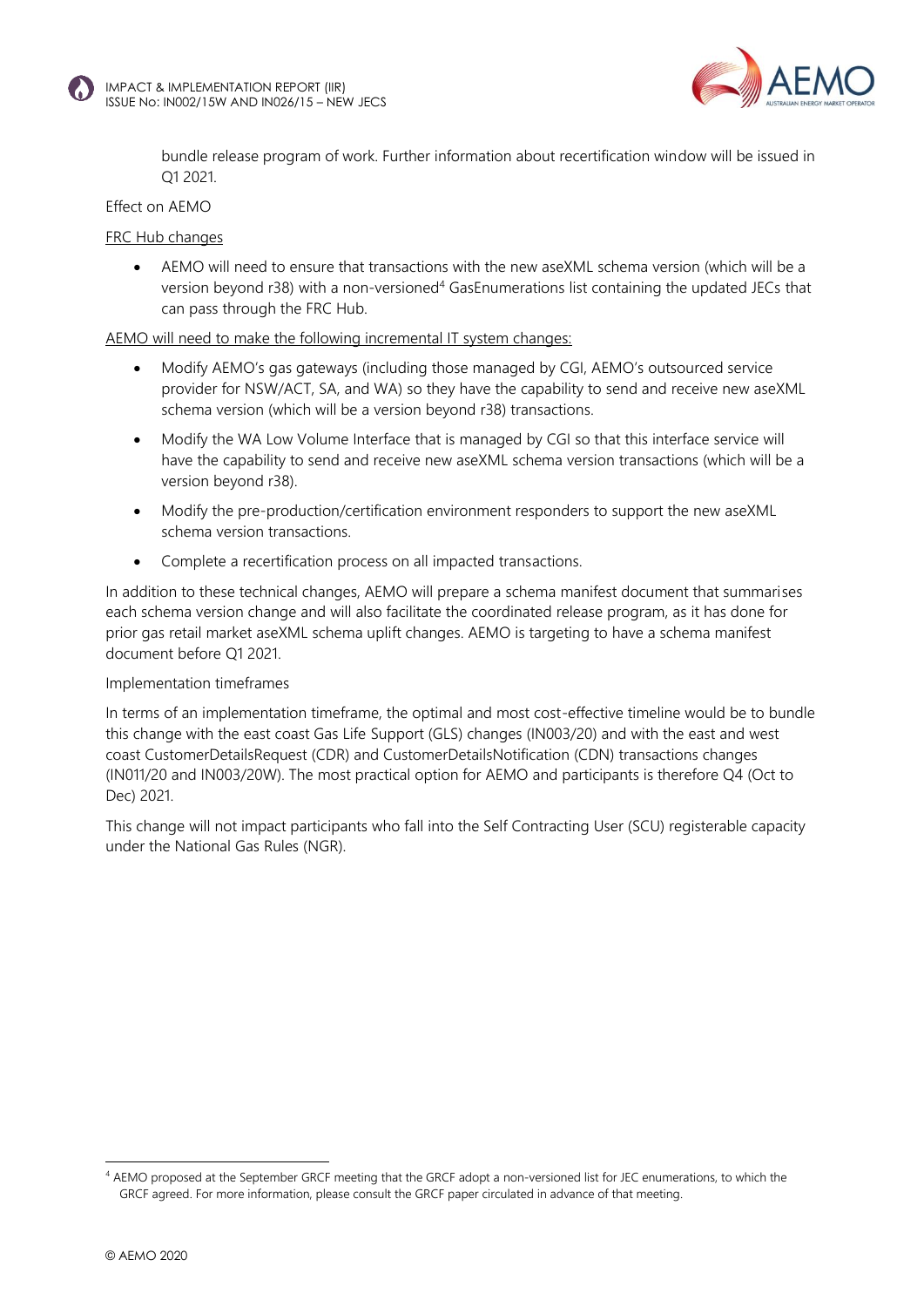



## **5. OVERALL COST AND BENEFITS**

AEMO's incremental cost to implement the changes proposed in this IIR and the other non-gas life support initiatives will be less than \$50,000. The overall estimated cost to AEMO for the entire program of works<sup>5</sup> is \$460,000.

The estimated cost for gas retail market participants to implement this change will vary for each organisation and depend on several factors, including but not limited to, the complexity of IT system changes for that organisation.

WA-specific benefits will include:

- Mitigating the risks introduced by the unauthorised Reconnection of a Delivery Point.
- Providing Retailers with another method to Disconnect a Delivery Point that can be used after an MRM but before escalating to a street level disconnection (DSD).
- Enabling use of the new locking device, which will mitigate the risk of people tampering with ATCO Gas's metering equipment.
- Reducing manual effort by the Users and Network Operator to sort SORs that have been flagged with a JEC as "DSD" with TAC (\* ISOLATE/REINSTATE) in the special comments.
- Improving record keeping on what field work has been undertaken at a site.

East coast-specific benefits due to increased information will include:

- More efficient process management.
	- o For example, prioritisation of disconnect and reconnection can be enhanced by both participants by differentiating the reason the request is being made by specifying the disconnection reason and reconnection reason. A Retailer or a Distributor has the ability to prioritise different service orders to meet limited resource availability without creating regulatory issues for either the Distributor or Retailer. For instance, a disconnection for debt can be prioritised ahead of a disconnection due to move out.
- Enhanced and simplified regulatory process management.
- Reduced manual effort by Distributors to sort service order requests that have been flagged as "OTH".
- Improved record keeping on what field work has been undertaken at a site.

Given the general industry support (see Section 9) for the changes and taking into account that no participants has raise significant cost implications and noting the above listed benefits, AEMO believes that the benefits outweigh the costs for both WA and for east-coast jurisdictions (i.e. the changes provide a net benefit for industry as a whole).

## **6. MAGNITUDE OF THE CHANGES**

AEMO has deemed this change to be material because of the change to IT systems and the industry coordination effort required to uplift the aseXML schema to a schema version beyond r38. The magnitude of the materiality would increase further if the implementation does not leverage the program of works for

<sup>5</sup> Includes IN003/20 (Gas Life Support changes– east coast only), IN011/20 and IN003/20W (both relate to Customer Detail Notifications and Customer Request Notification changes), IN002/15W and IN026/15 (both relate to Job Enquiry Code changes), IN009/19W (Add Meter Status code to transactions – WA only) and IN010/20W (Add new meter status codes – WA only).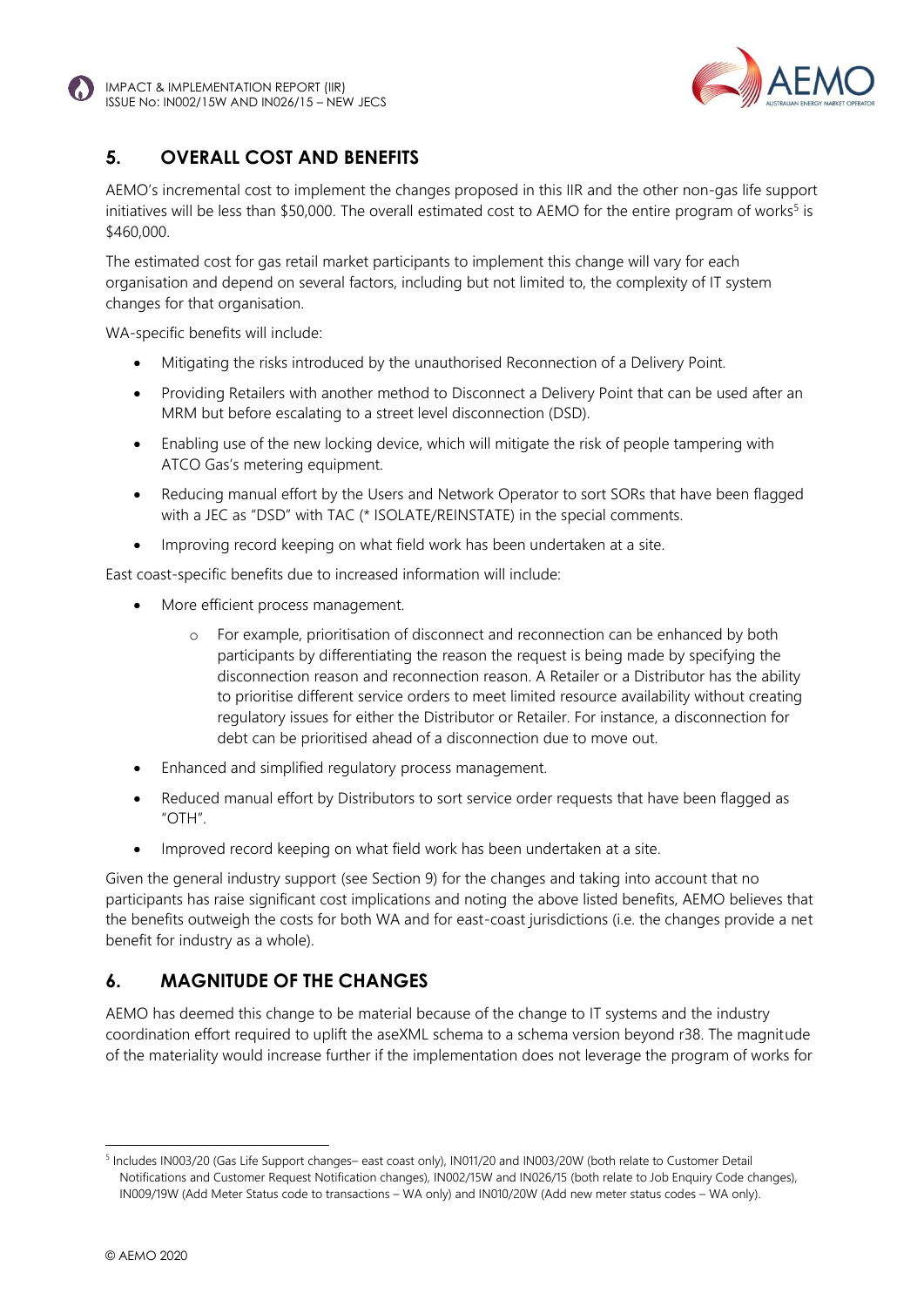

the existing schema change initiatives, namely IN003/20 (Gas Life Support) and IN011/20 (CDN and CDR) for east-coast jurisdictions as well as potentially IN003/20W (WA CDN and CDR) for WA.

## **7. AEMO'S PRELIMINARY ASSESSMENT OF THE PROPOSAL'S COMPLIANCE WITH CLAUSE 378 OF THE RMP:**

As part of the first-round consultation (PPC), AEMO put forward the following assessment regarding compliance with clause 378 of the WA RMP:

| Ensure that the retail gas market operates and is<br>governed in a manner that is,<br>open and competitive;<br>(i)<br>(ii)<br>efficient; and<br>fair to participants and their customers<br>(iii) | AEMO's view is that the proposed change will<br>continue to promote competition, will promote<br>efficiency in meter connections and<br>disconnections, and will not disadvantage<br>participants or their customers.                                                                                           |
|---------------------------------------------------------------------------------------------------------------------------------------------------------------------------------------------------|-----------------------------------------------------------------------------------------------------------------------------------------------------------------------------------------------------------------------------------------------------------------------------------------------------------------|
| Ensure compliance with all applicable laws                                                                                                                                                        | AEMO's view is that the proposed changes are<br>consistent with the applicable laws, and<br>participants have been given an opportunity<br>during this IIR consultation and the concluded PPC<br>consultation to inform AEMO if they believe the<br>proposed change is in conflict with any applicable<br>laws. |
| Ensure effective consultation occurs and gives<br>stakeholder's opportunities to provide feedback of<br>the proposed changes                                                                      | AEMO's view is that this IIR consultation and the<br>concluded PPC consultation, in addition to the<br>pre-consultation GMIs and discussions at the<br>GRCF, have provided adequate opportunities for<br>participants to provide feedback on the proposed<br>changes.                                           |

No participant submitted any opposing views in relation to AEMO's assessment during the first-round consultation. AEMO therefore maintains its original assessment as described above.

#### **8. CONSISTENCY WITH NATION GAS RULES (NGR) AND NATIONAL GAS OBJECTIVE (NGO)**

As part of the first-round consultation (PPC), AEMO put forward the following assessment regarding consistency with the NGR and NGO: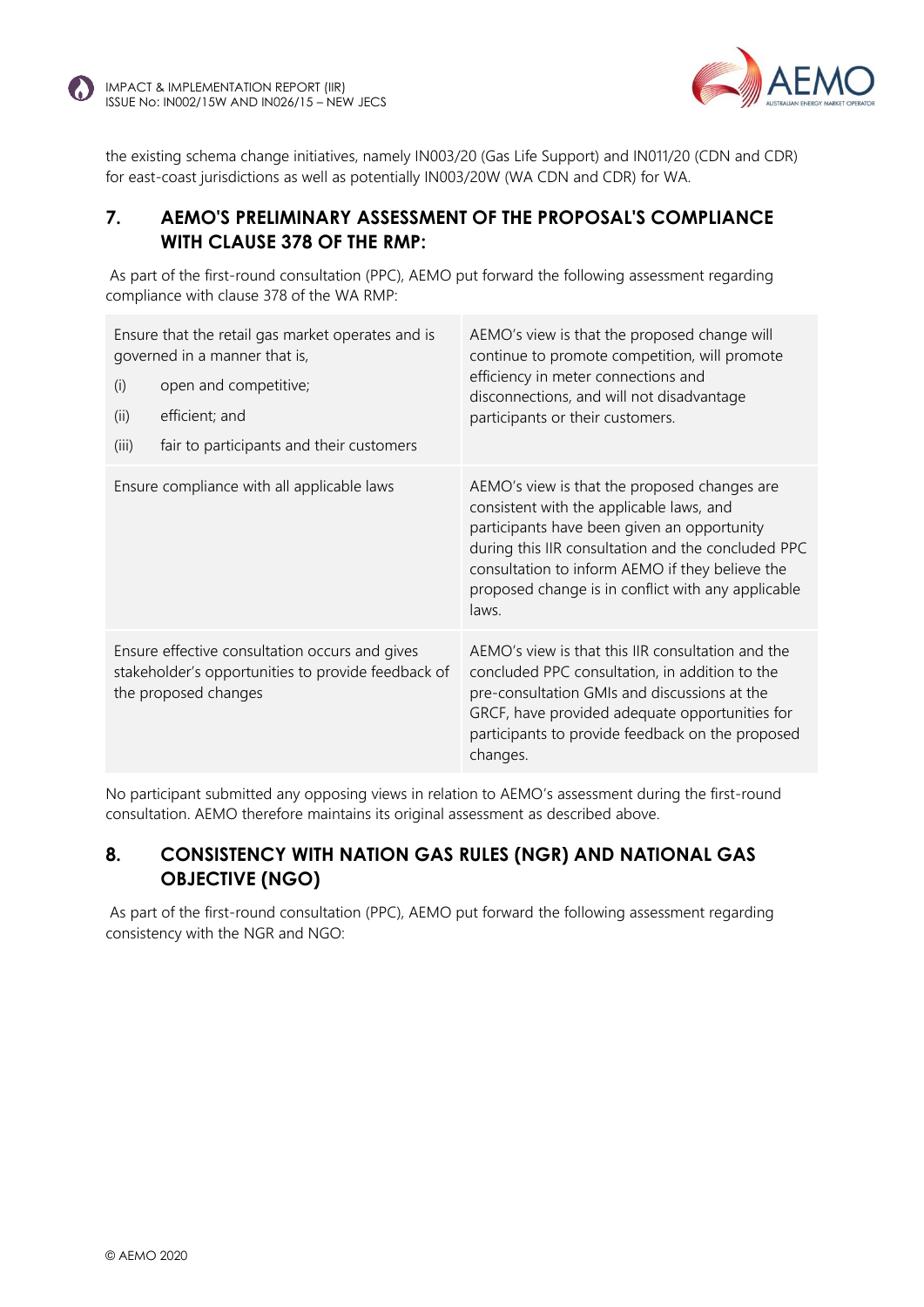



| Consistency with National Gas Law (NGL) and NGR | AEMO's view is that the proposed change is<br>consistent with the NGL and NGR. AEMO also<br>believes that this change is consistent with the<br>National Energy Retail Rules (NERR), the Victorian<br>Energy Retail Code, and the Victorian Gas<br>Distribution System Code. No participant raised<br>any objections during the pre-consultation process<br>to the proposal's consistency with any of these<br>documents, and participants have been given an<br>opportunity during this IIR consultation and the<br>concluded PPC consultations to inform AEMO if<br>they believed there is such an inconsistency. |
|-------------------------------------------------|---------------------------------------------------------------------------------------------------------------------------------------------------------------------------------------------------------------------------------------------------------------------------------------------------------------------------------------------------------------------------------------------------------------------------------------------------------------------------------------------------------------------------------------------------------------------------------------------------------------------|
| National Gas Objective                          | As outlined in Section 6, it is AEMO's view that this<br>change would facilitate efficient operation of the<br>retail gas market by providing a cost-effective<br>solution to provide information about the nature<br>of the job in the Service Order.                                                                                                                                                                                                                                                                                                                                                              |
| Any applicable access arrangements              | AEMO's view is that the proposed change is not in<br>conflict with existing Access Arrangements. No<br>participant raised any objections during the pre-<br>consultation regarding the proposal's consistency<br>with any existing Access Arrangements, and<br>participants have been given an opportunity<br>during this IIR consultation and the concluded PPC<br>consultation to inform AEMO if they believe the<br>proposed change is in conflict with existing Access<br>Arrangements.                                                                                                                         |

No participant submitted any opposing views in relation to AEMO's assessment during the first-round consultation. AEMO therefore maintains its original assessment as described above.

## **9. CONSULTATION FORUM OUTCOMES**

All participants expressed broad support for the proposal except for Synergy (for the WA changes only), Origin (for the east-coast changes), and Jemena (for specific JECs in the east coast). All other participants expressed that the changes would provide a net benefit to their organisation. As such, AEMO believes as per Section 6 that the change represents a net benefit both for the east-coast and for the WA retail gas market.

In relation to the proposed change to the Technical Protocols, Alinta and AGL raised minor editorial changes, whose adoption AEMO supported. These are described in Attached D along with AEMO's responses to the matters noted above.

#### **10. SUPPORTING DOCUMENTATION**

Please see Attachment C for change-marked TPs.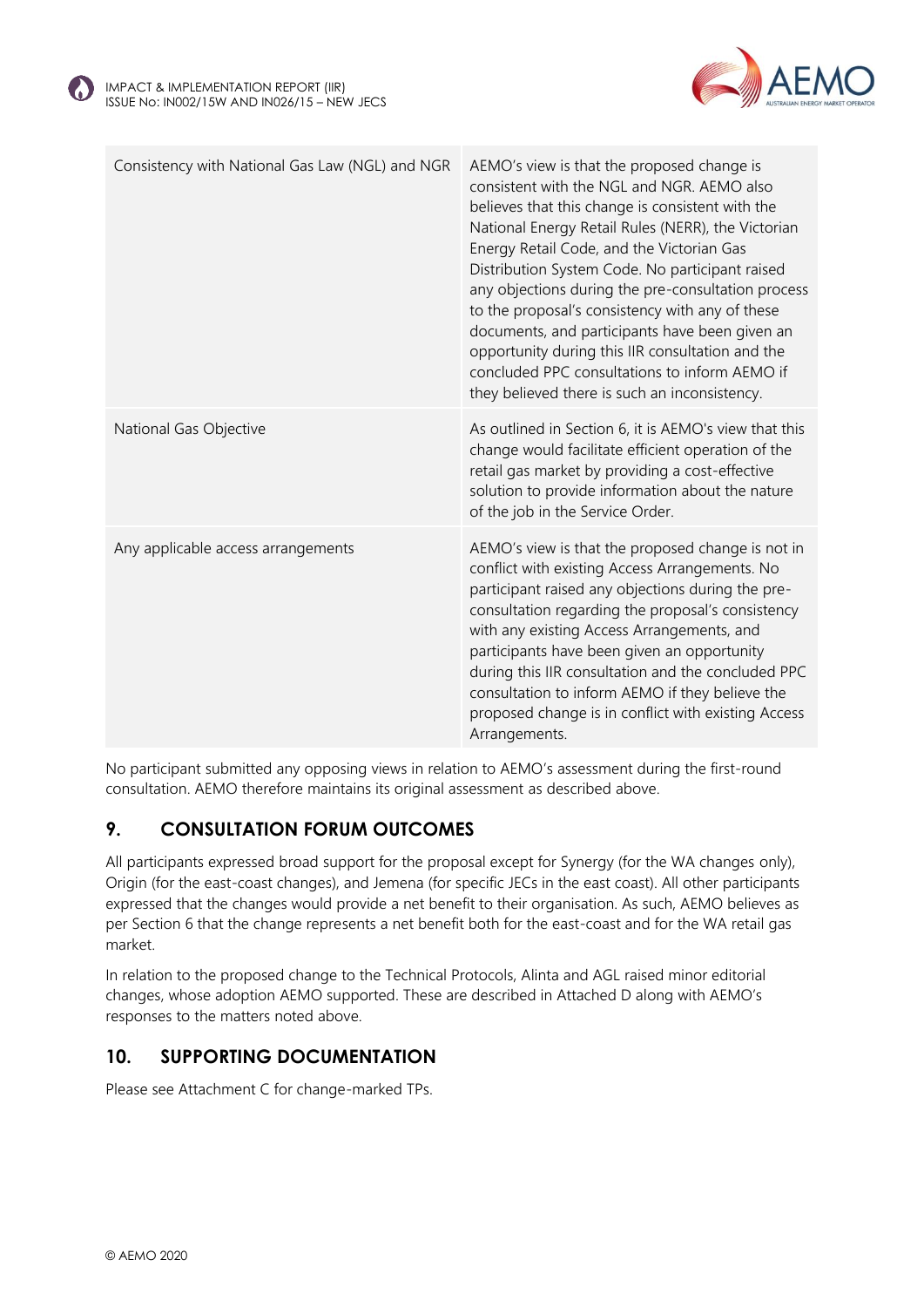



## **11. SHOULD THE PROPOSED PROCEDURES BE MADE)?**

AEMO recommends the changes proposed in Attachment B. This includes a number of editorial or otherwise minor changes put forward during the first-round consultation. These additional changes are described in Attachment D.

#### **12. PROPOSED TIMELINES**

Subject to all necessary approvals, AEMO proposes the following timeframe:

- Issue IIR on 22 September 2020.
- IIR feedback due 20 October 2020
- For east-coast changes, Notice of AEMO Decision issued in early November 2020.
- For WA changes, Economic Regulation Authority (ERA) submission issued early November 2020.

For east-coast changes AEMO proposes to issue a notice of effective date by the end of March 2021. The target effective date for these changes is Q4 (Oct-Dec) 2021.

For WA changes, AEMO will work with ERA on the process to set an effective date for these changes. The target effective date for these changes is Q4 (Oct-Dec) 2021.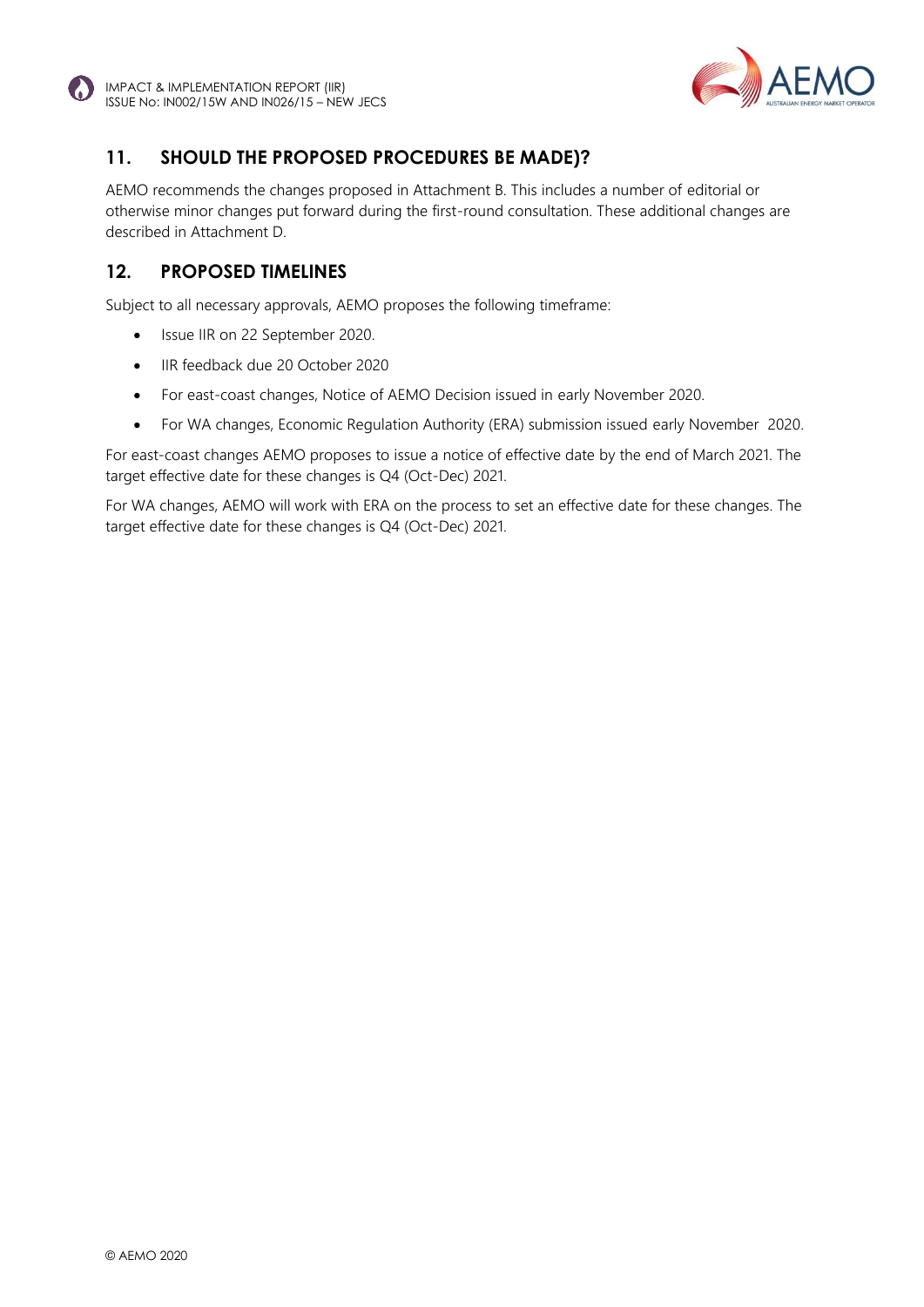



## **ATTACHMENT A – IIR RESPONSE TEMPLATE**

The IIR response template has been attached separately to this document. There are two sections in the template:

- Section 1 seeks feedback on AEMO's examination of the proposed changes for WA. East coastonly participants should not complete this section.
- Section 2 seeks feedback on AEMO's examination of the proposed changes for east-coast jurisdictions. WA-only participants should not complete this section.
- Section 3 seeks feedback on the marked-up changes to the TPs described in Attachments C. All participants should complete this section.

Anyone wishing to make a submission to this IIR consultation are to use this response template.

Submissions close Friday 20 October 2020 and should be emailed to grcf@aemo.com.au.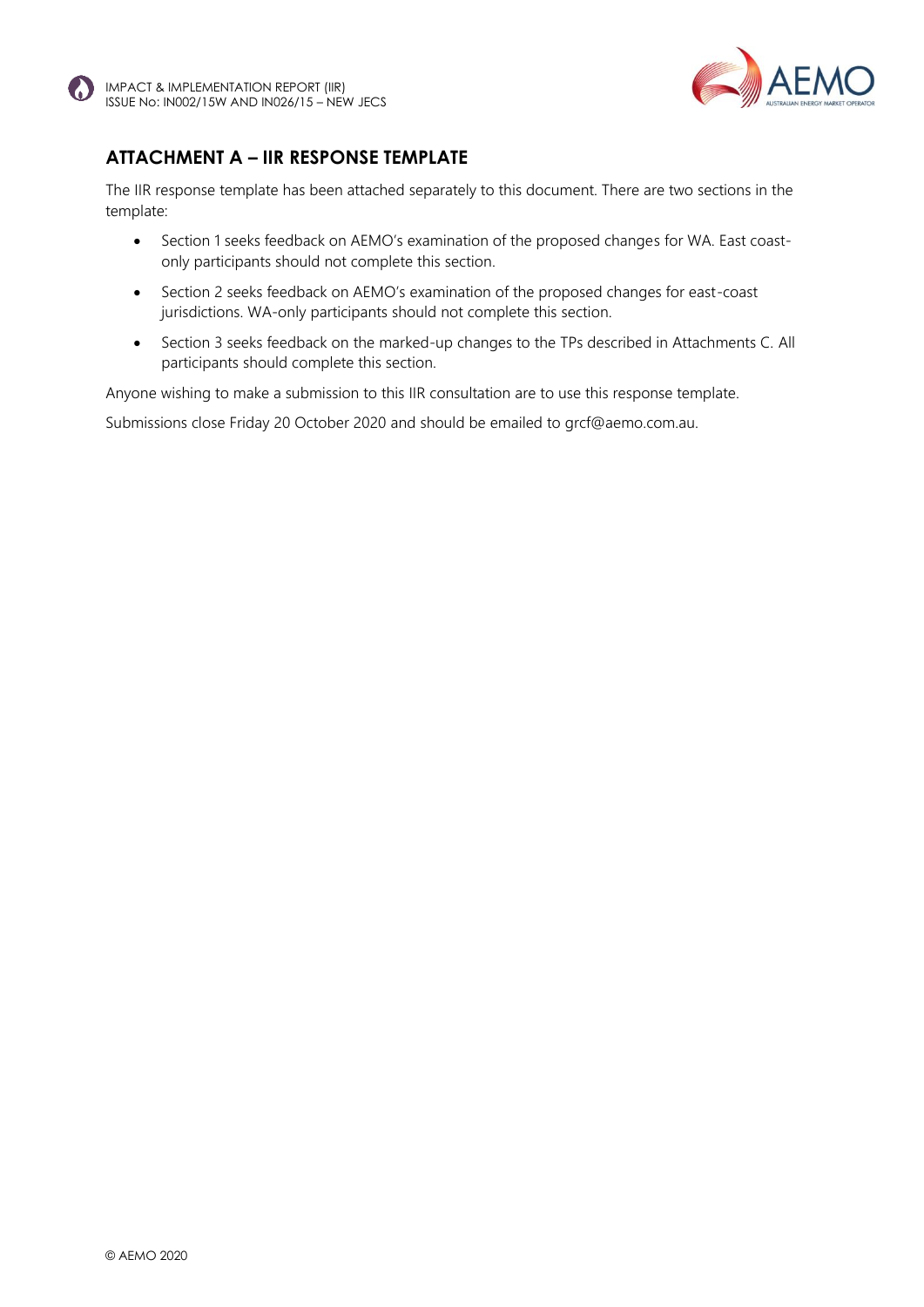

## **ATTACHMENT B – TECHNICAL PROTOCOL REFERENCE DOCUMENTATION (SEE SECTION 2)**

The following table lists Technical Protocol (TP) documents that need to be amended. The table also contains a summary of the changes. Attachment C contains a draft version of the TPs showing tracked changes between the current version and the proposed changes.

Please note the jurisdictional impacts of each of the below:

| Document                                                               | NSW/ACT | <b>QLD</b> | <b>SA</b> | <b>VIC</b> | <b>WA</b> |
|------------------------------------------------------------------------|---------|------------|-----------|------------|-----------|
| Ref #1 - Participant Build Pack 1 Table of Transaction (JEC tab)       |         |            |           |            |           |
| Ref #2 – Gas Interface Protocol - Victoria                             |         |            |           |            |           |
| Ref #3 - Gas Interface Protocol - Queensland                           |         |            |           |            |           |
| Ref #4 – NSW/ACT specific Participant Build Pack 5                     |         |            |           |            |           |
| Ref #5 - Gas Interface Protocol - NSW/ACT                              |         |            |           |            |           |
| Ref #6 - B2B Service Order Specifications - Part 2                     |         |            |           |            |           |
| Ref #7 - B2B Service Order Specifications - Part 1                     |         |            |           |            |           |
| Ref #8 – AEMO Specification Pack - Specification Pack Usage Guidelines |         |            |           |            |           |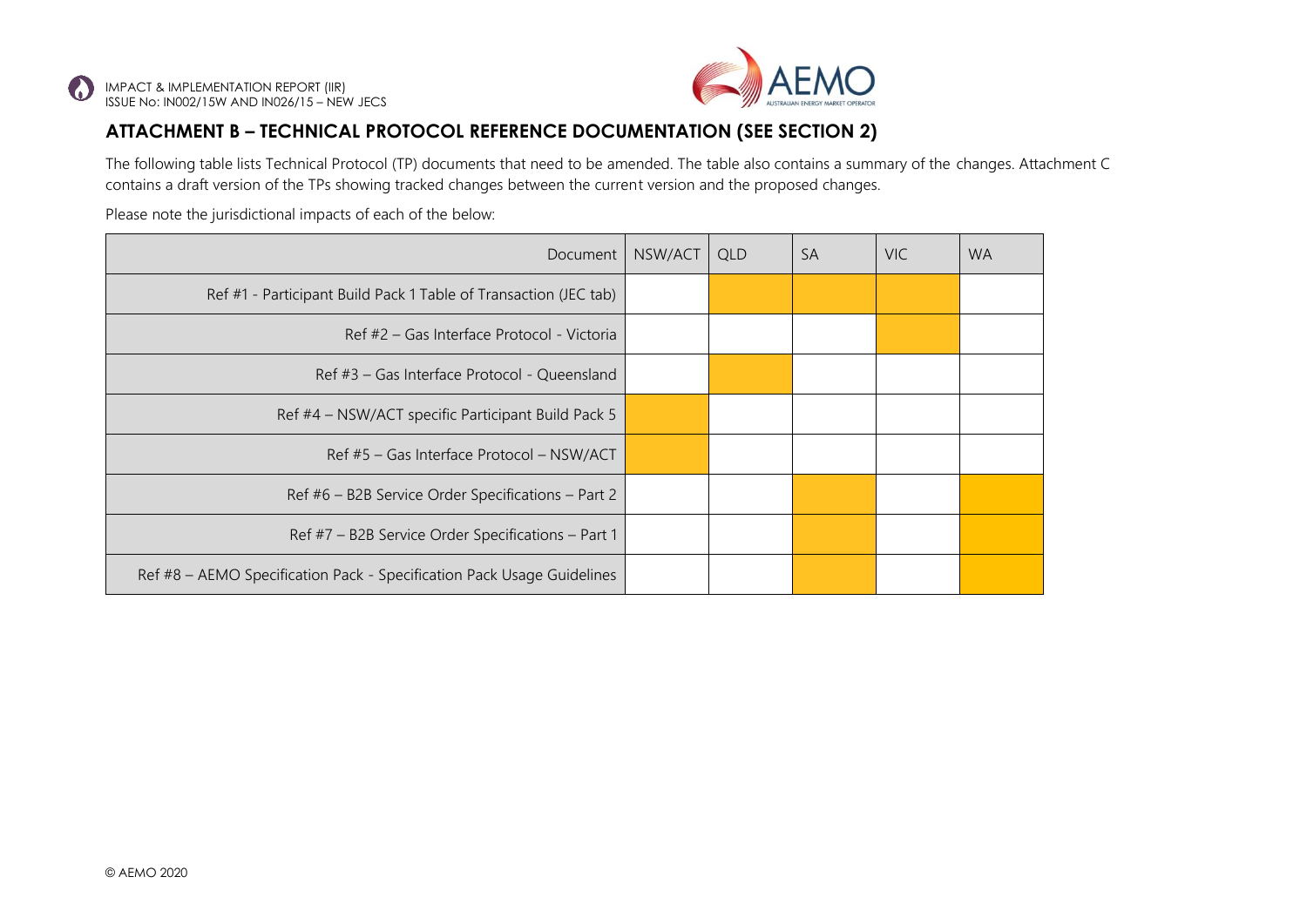



| Ref#         | Title of document and any<br>notes.                                                                                                                                                                                                       | Current Ver<br># | Summary of the change                                                                                                                                                                                                                                                                                                                                                                                                                                                                                                                                                                                                                                                                                                                                                                                                                                                                                                                                                                                                                                                                                                                                                                                                                                                                                                              |  |  |  |  |
|--------------|-------------------------------------------------------------------------------------------------------------------------------------------------------------------------------------------------------------------------------------------|------------------|------------------------------------------------------------------------------------------------------------------------------------------------------------------------------------------------------------------------------------------------------------------------------------------------------------------------------------------------------------------------------------------------------------------------------------------------------------------------------------------------------------------------------------------------------------------------------------------------------------------------------------------------------------------------------------------------------------------------------------------------------------------------------------------------------------------------------------------------------------------------------------------------------------------------------------------------------------------------------------------------------------------------------------------------------------------------------------------------------------------------------------------------------------------------------------------------------------------------------------------------------------------------------------------------------------------------------------|--|--|--|--|
|              | The document below applies to VIC, QLD and SA                                                                                                                                                                                             |                  |                                                                                                                                                                                                                                                                                                                                                                                                                                                                                                                                                                                                                                                                                                                                                                                                                                                                                                                                                                                                                                                                                                                                                                                                                                                                                                                                    |  |  |  |  |
| $\mathbf{1}$ | Participant Build Pack 1 - Table<br>of Transactions, Table of<br>Elements, List of Job Enquiry<br>Codes, Address Elements and<br>MIRN and Meter states.<br>Marked up showing differences<br>between current version. See<br>attachment C. | 3.5              | In relation to the Job Enquiry Code tab, add the following new JECs to the list of "allowable"<br>Job Enquiry Code (JECs) in the Victorian, Queensland and South Australian gas retail<br>markets <sup>6</sup> :<br>AMLN - Attach Locks/Plugs to Meter for Non-Payment<br>AMLU - Attach Locks/Plugs to Meter for Unauthorised usage by a customer (ie non-<br>identification)<br>AMLB - Attach Locks/Plugs to Meter for Breach of Contract by a customer.<br>AMLI - Attach Locks/Plugs to Meter for Illegal Usage by a customer.<br>$\bullet$<br>AMLC - Attach Locks/Plugs to Meter at the request of a customer<br>AMLM - Attach Locks/Plugs to Meter at the request of a Retailer when a customer is<br>moving out.<br><b>DMS - Downgrade Meter</b><br>DSDN - Disconnect in Street for Non-Payment<br>DSDU - Disconnect in Street for Unauthorised Usage<br>DSDB - Disconnect in Street for Breach of Contract<br>DSDI - Disconnect in Street for Illegal Usage<br>DSDA - Disconnect in Street for no access<br>MRMN - Meter Remove for Non Payment<br>MRMU - Meter Remove for Unauthorised Usage (i.e. Non Identification)<br>MRMB - Meter Remove for Breach of Contract<br>MRMI - Meter Remove for Illegal Usage<br>MRMC - Meter Remove at Customer Request<br>$\bullet$<br>PRE - A request for a pressure change at the meter |  |  |  |  |

<sup>6</sup> The list of new allowable JEC mentioned below matches the same list for NSW/ACT (see Ref #4). The list of new allowable JECs mentioned below largely matches the same list for WA (see Ref #7); however, the WA list includes TCI, TCIN, TCIU, TCIB, TCII, and TCR, and it excludes DMS and PRE.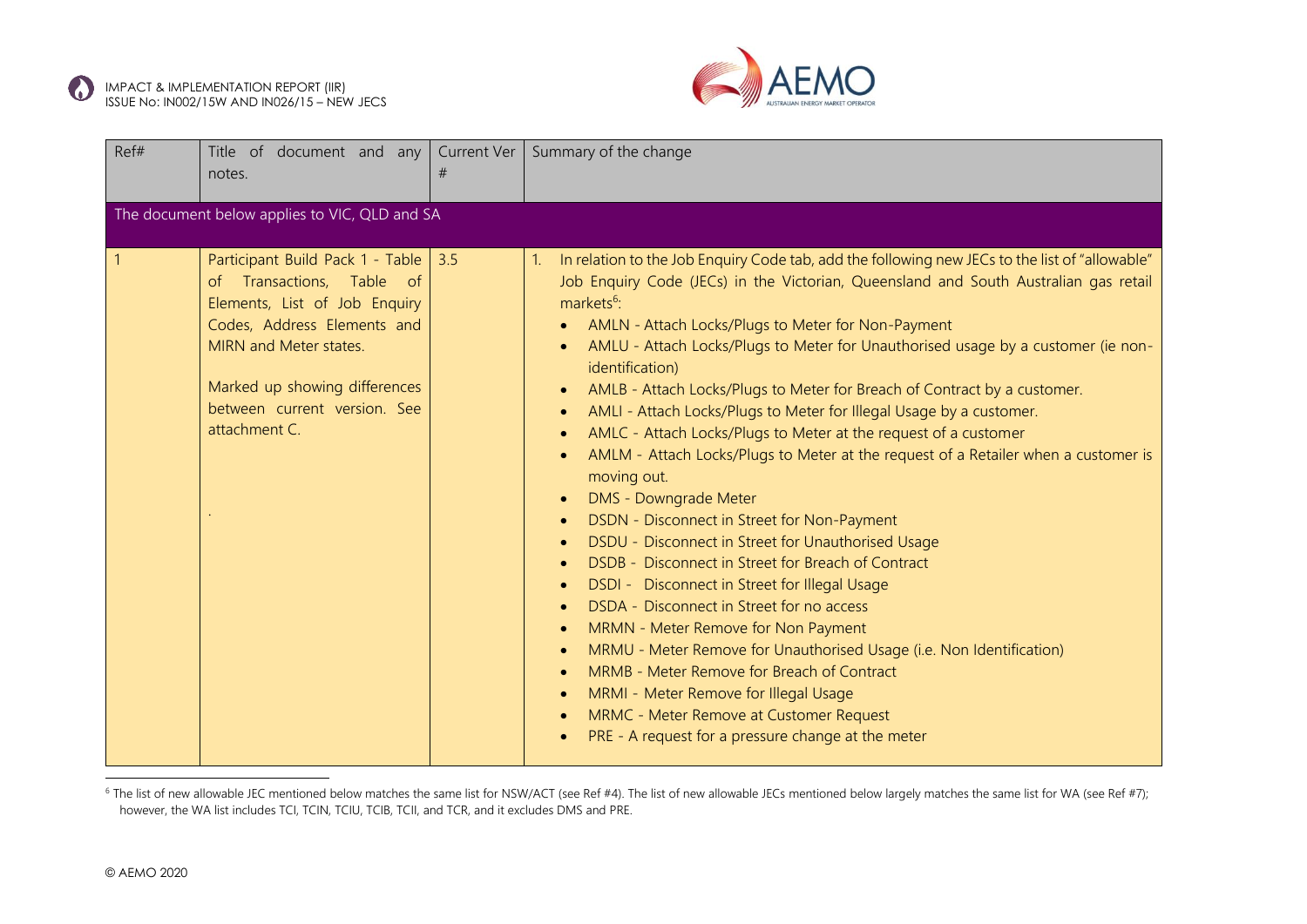

 $\bf{C}$ 



|                | <b>BOOL INC. INCOZY LOW AND INCZOT LO - NEW JECS</b>                                                                        |                  |                                                                                                                                                                                                                                                                                                                                                              |
|----------------|-----------------------------------------------------------------------------------------------------------------------------|------------------|--------------------------------------------------------------------------------------------------------------------------------------------------------------------------------------------------------------------------------------------------------------------------------------------------------------------------------------------------------------|
| Ref#           | Title of document and any<br>notes.                                                                                         | Current Ver<br># | Summary of the change                                                                                                                                                                                                                                                                                                                                        |
|                |                                                                                                                             |                  | 2. Amend the "Brief Description" and "Detailed description for these "JECs":<br>• AML and DSD                                                                                                                                                                                                                                                                |
|                | The document below applies to Victoria                                                                                      |                  |                                                                                                                                                                                                                                                                                                                                                              |
| 1A             | PBP3 B2B<br>System Interface<br><b>Definitions</b>                                                                          | 3.6              | Update the description for "Job Enquiry Code" field in Appendix A (Data Dictionary) to<br>reference "GasEnumerations.xsd" as the container for the enumerations.                                                                                                                                                                                             |
|                | Marked up changes showing<br>differences between current<br>version. See attachment C.                                      |                  |                                                                                                                                                                                                                                                                                                                                                              |
| $\overline{2}$ | Gas Interface Protocol - Victoria<br>Marked up changes showing<br>differences between current<br>version. See attachment C. | 21.0             | Update the version number for the changed artefacts mentioned above.<br>2. Update the aseXML schema version to be whatever version of the schema that contains<br>the updated JEC enumerated list which will be a version above the current available version<br>being R38 (as of 11 May 2020).<br>3. Add the "GasEnumerations.xsd" to the list of artefacts |
|                | The document below applies to Queensland                                                                                    |                  |                                                                                                                                                                                                                                                                                                                                                              |
| $\overline{3}$ | Gas Interface Protocol - QLD<br>Marked up changes showing<br>differences between current<br>version. See attachment C.      | 20.0             | Update the version number for the changed artefacts mentioned above.<br>2. Update the aseXML schema version to be whatever version of the schema that contains<br>the updated JEC enumerated list which will be a version above the current available version<br>being R38 (as of 11 May 2020).<br>3. Add the "GasEnumerations.xsd" to the list of artefacts |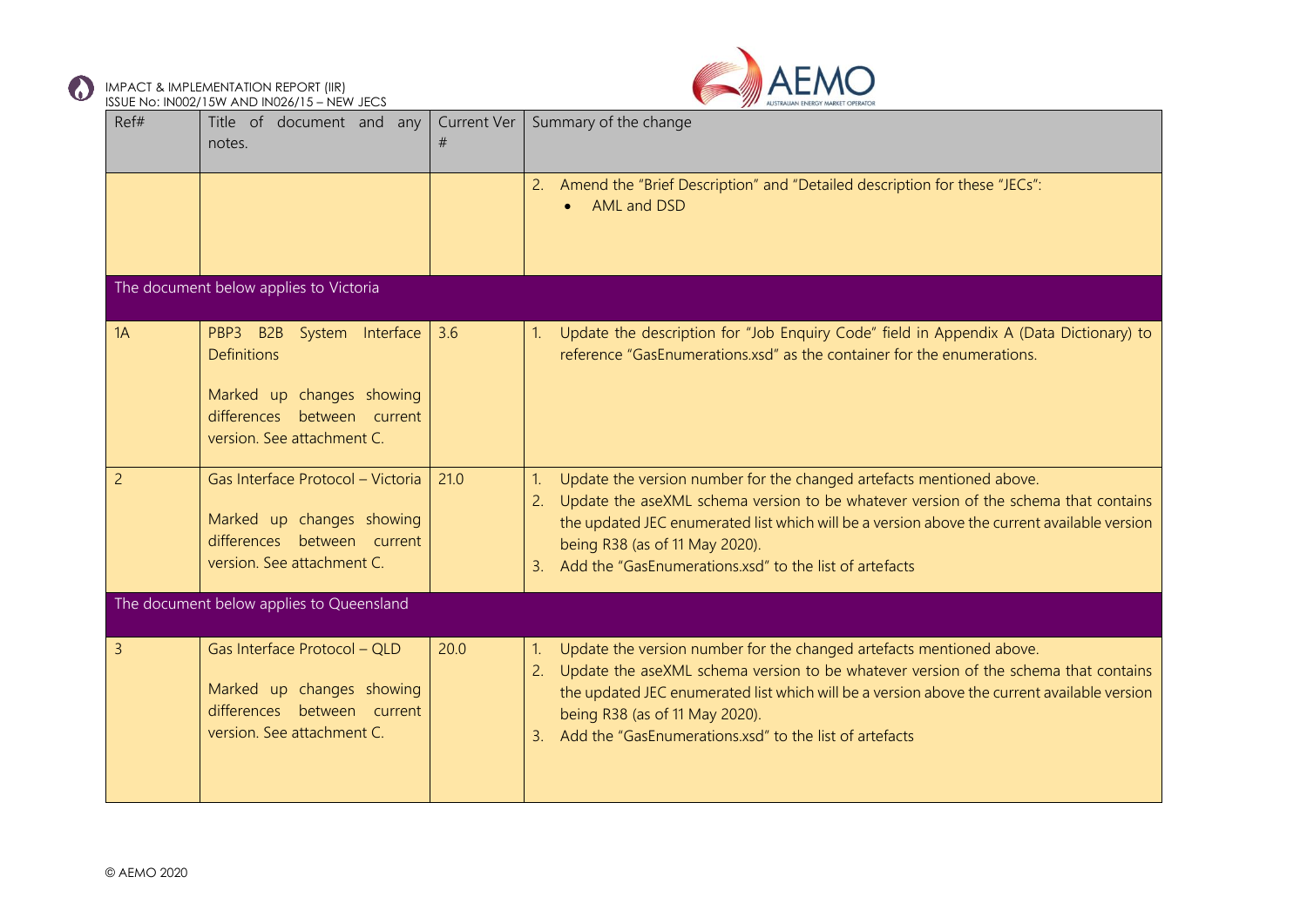



| Ref#           | Title of document and any<br>notes.                                                                                                           | <b>Current Ver</b><br># | Summary of the change                                                                                                                                                                                                                                                                                                                                                                                                                                                                                                                                                                                                                                                                                                                                                                                                                                                                                                                                                                                                                                                                                                                                                                                                                                                                                                                                                                                                      |  |
|----------------|-----------------------------------------------------------------------------------------------------------------------------------------------|-------------------------|----------------------------------------------------------------------------------------------------------------------------------------------------------------------------------------------------------------------------------------------------------------------------------------------------------------------------------------------------------------------------------------------------------------------------------------------------------------------------------------------------------------------------------------------------------------------------------------------------------------------------------------------------------------------------------------------------------------------------------------------------------------------------------------------------------------------------------------------------------------------------------------------------------------------------------------------------------------------------------------------------------------------------------------------------------------------------------------------------------------------------------------------------------------------------------------------------------------------------------------------------------------------------------------------------------------------------------------------------------------------------------------------------------------------------|--|
|                | The documents below apply to NSW/ACT                                                                                                          |                         |                                                                                                                                                                                                                                                                                                                                                                                                                                                                                                                                                                                                                                                                                                                                                                                                                                                                                                                                                                                                                                                                                                                                                                                                                                                                                                                                                                                                                            |  |
| $\overline{4}$ | NSW/ACT specific Participant<br><b>Build Pack 5</b><br>Marked up changes showing<br>differences between current<br>version. See attachment C. | 5.0                     | In relation to the Job Enquiry Code described in table G, add the following new JECs to<br>$\mathbf{1}$ .<br>the list of "allowable" Job Enquiry Code (JECs) in the NSW/ACT gas retail market <sup>7</sup> :<br>AMLN-<br>Attach Locks/Plugs to Meter for Non-Payment<br>Attach Locks/Plugs to Meter for Unauthorised usage by a customer<br>AMLU -<br>(i.e. non-identification)<br>AMLB - Attach Locks/Plugs to Meter for Breach of Contract by a customer.<br>AMLI - Attach Locks/Plugs to Meter for Illegal Usage by a customer.<br>AMLC -<br>Attach Locks/Plugs to Meter at the request of a customer<br>AMLM -<br>Attach Locks/Plugs to Meter at the request of a Retailer when a<br>customer is moving out.<br><b>DMS</b> - Downgrade Meter<br>DSDN -<br>Disconnect in Street for Non-Payment<br>Disconnect in Street for Unauthorised Usage<br>DSDU -<br>Disconnect in Street for Breach of Contract<br>DSDB-<br>DSDI-<br>Disconnect in Street for Illegal Usage<br>Disconnect in Street for no access<br>DSDA -<br>MRMN - Meter Remove for Non Payment<br>MRMU - Meter Remove for Unauthorised Usage (ie Non Identification)<br>MRMB - Meter Remove for Breach of Contract<br>Meter Remove for Illegal Usage<br>MRMI -<br>MRMC - Meter Remove at Customer Request<br>PRE - A request for a pressure change at the meter<br>2. Amend the "Brief Description" and "Detailed description for these "JECs": AML and DSD |  |

<sup>&</sup>lt;sup>7</sup> The list of new allowable JEC mentioned below matches the same list for VIC, SA and QLD (see Ref #1). The list of new allowable JECs mentioned below largely matches the same list for WA (see Ref #7); however, the WA list includes TCI, TCIN, TCIU, TCIB, TCII, and TCR, and it excludes DMS and PRE.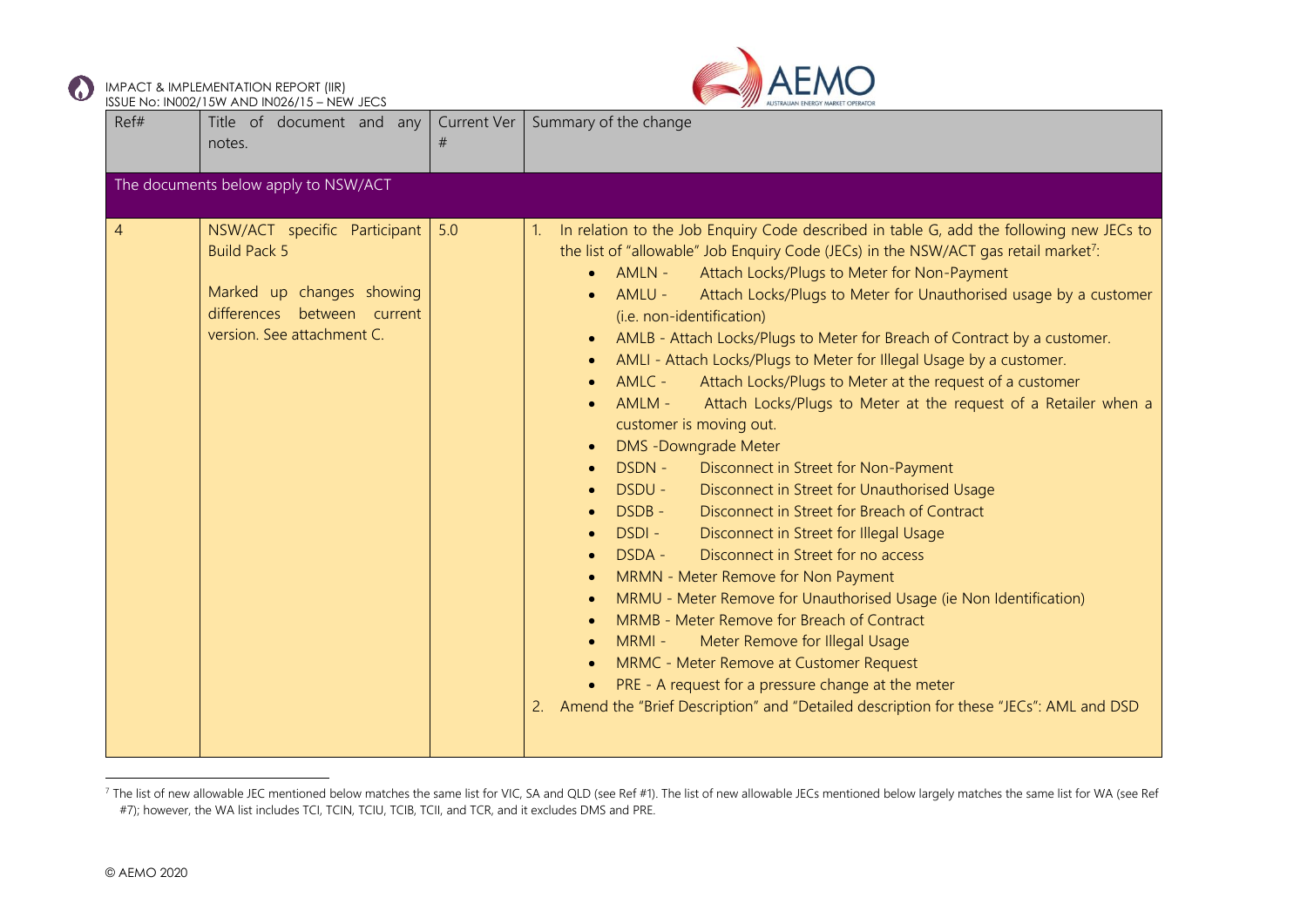



| Ref# | Title of document and any<br>notes.                                                                                                             | <b>Current Ver</b><br># | Summary of the change                                                                                                                                                                                                                                                                                                                                                              |
|------|-------------------------------------------------------------------------------------------------------------------------------------------------|-------------------------|------------------------------------------------------------------------------------------------------------------------------------------------------------------------------------------------------------------------------------------------------------------------------------------------------------------------------------------------------------------------------------|
| 4A   | PBP5 - NSW/ACT<br>Marked up changes showing<br>differences between current<br>version. See attachment C.                                        | 5.0                     | Update the description for "Job Enquiry Code" field in Appendix A (Data Dictionary) to<br>reference "GasEnumerations.xsd" as the container for the enumerations.                                                                                                                                                                                                                   |
| 5    | Interface<br>Protocol<br>Gas<br>$\equiv$<br>NSW/ACT<br>Marked up changes showing<br>differences between current<br>version. See attachment C.   | 9.0                     | Update the version number for the changed artefacts mentioned above.<br>$\mathbf{1}$<br>Update the aseXML schema version to be whatever version of the schema that contains<br>2.<br>the updated JEC enumerated list which will be a version above the current available version<br>being R38 (as of 11 May 2020).<br>Add the "GasEnumerations.xsd" to the list of artefacts<br>3. |
|      | The documents below apply to South Australia and Western Australia                                                                              |                         |                                                                                                                                                                                                                                                                                                                                                                                    |
| 6    | <b>B2B Service Order Specifications</b><br>$-$ Part 2<br>Marked up changes showing<br>differences between current<br>version. See attachment C. | 2.3                     | Add a new note about "parent" and "child" JEC for SA.<br>$\mathbf{1}$ .<br>Amended existing note to include a reference that TCI and TCR are not used in SA.                                                                                                                                                                                                                       |
|      | <b>B2B Service Order Specifications</b><br>$-$ Part 1                                                                                           | 3.3                     | <b>WA</b><br>In relation to the Job Enquiry Code tab, add the following new JECs to the list of "allowable"<br>Job Enquiry Code (JECs) for in the WA gas retail market <sup>8</sup> :<br>AMLN - Attach Locks/Plugs to Meter for Non-Payment<br>AMLU - Attach Locks/Plugs to Meter for Unauthorised usage by a customer (ie non-<br>identification)                                 |

<sup>8</sup> The list of new allowable JECs mentioned below largely matches the same list for VIC, SA QLD (see Ref #1) and NSW/ACT (see Ref #4). However, the WA list includes TCI, TCIN, TCIU, TCIB, TCII, and TCR, and it excludes DMS and PRE.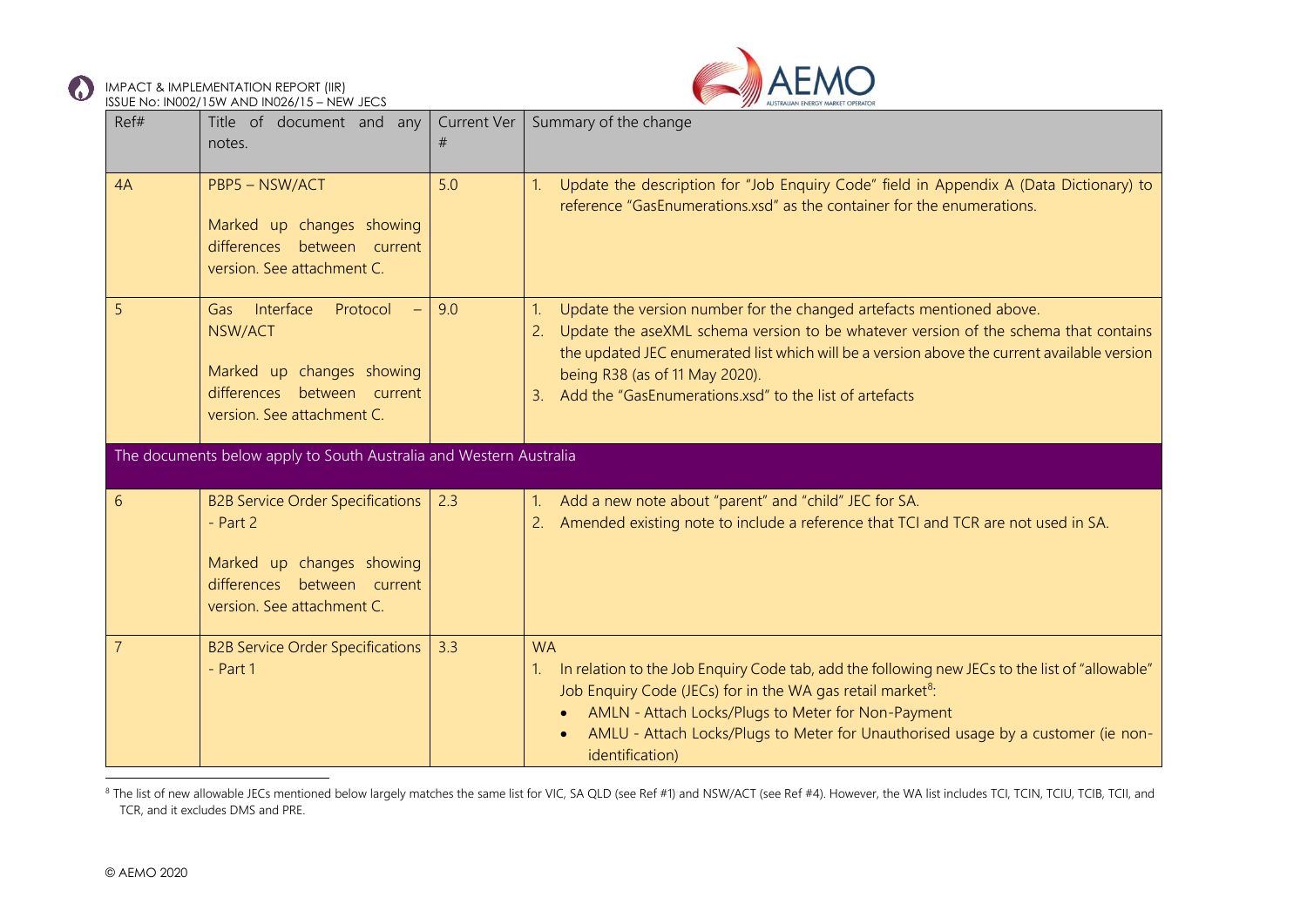



| Ref# | Title of document and any<br>notes.                                            | Current Ver<br># | Summary of the change                                                                                                                                                                                                                                                                                                                                                                                                                                                                                                                                                                                                                                                                                                                                                                                                                                                                                                                                                                                                                                                                                                                                                                                                                                                                                                                                                                                                                                                                                    |
|------|--------------------------------------------------------------------------------|------------------|----------------------------------------------------------------------------------------------------------------------------------------------------------------------------------------------------------------------------------------------------------------------------------------------------------------------------------------------------------------------------------------------------------------------------------------------------------------------------------------------------------------------------------------------------------------------------------------------------------------------------------------------------------------------------------------------------------------------------------------------------------------------------------------------------------------------------------------------------------------------------------------------------------------------------------------------------------------------------------------------------------------------------------------------------------------------------------------------------------------------------------------------------------------------------------------------------------------------------------------------------------------------------------------------------------------------------------------------------------------------------------------------------------------------------------------------------------------------------------------------------------|
|      | Marked up showing differences<br>between current version. See<br>attachment C. |                  | AMLB - Attach Locks/Plugs to Meter for Breach of Contract by a customer.<br>AMLI - Attach Locks/Plugs to Meter for Illegal Usage by a customer.<br>AMLC - Attach Locks/Plugs to Meter at the request of a customer<br>AMLM - Attach Locks/Plugs to Meter at the request of a Retailer when a customer is<br>moving out.<br>DSDN - Disconnect in Street for Non-Payment<br>DSDU - Disconnect in Street for Unauthorised Usage<br>DSDB - Disconnect in Street for Breach of Contract<br>DSDI - Disconnect in Street for Illegal Usage<br>DSDA - Disconnect in Street for no access<br>MRMN - Remove regulator for Non Payment<br>$\bullet$<br>MRMU - Remove regulator for Unauthorised Usage (i.e. Non Identification)<br>MRMB - Remove regulator for Breach of Contract<br>MRMI - Remove regulator for Illegal Usage<br>MRMC - Remove regulator at Customer Request<br>TCI - Install Trailer Air Coupling to stop supply of gas<br>TCIN - Install Trailer Air Coupling to stop supply of gas for non-payment<br>TCIU - Install Trailer Air Coupling to stop supply of gas for Unauthorised usage by a<br>customer (i.e. non-identification)<br>TCIB - Install Trailer Air Coupling to stop supply of gas for Breach of Contract by a<br>customer<br>TCII - Install Trailer Air Coupling to stop supply of gas for Illegal Usage by a customer<br>TCR - Remove Trailer Air Coupling to allow gas to flow<br>Amend the "Brief Description" and "Detailed description for these "JECs":<br>2.<br>AML and DSD |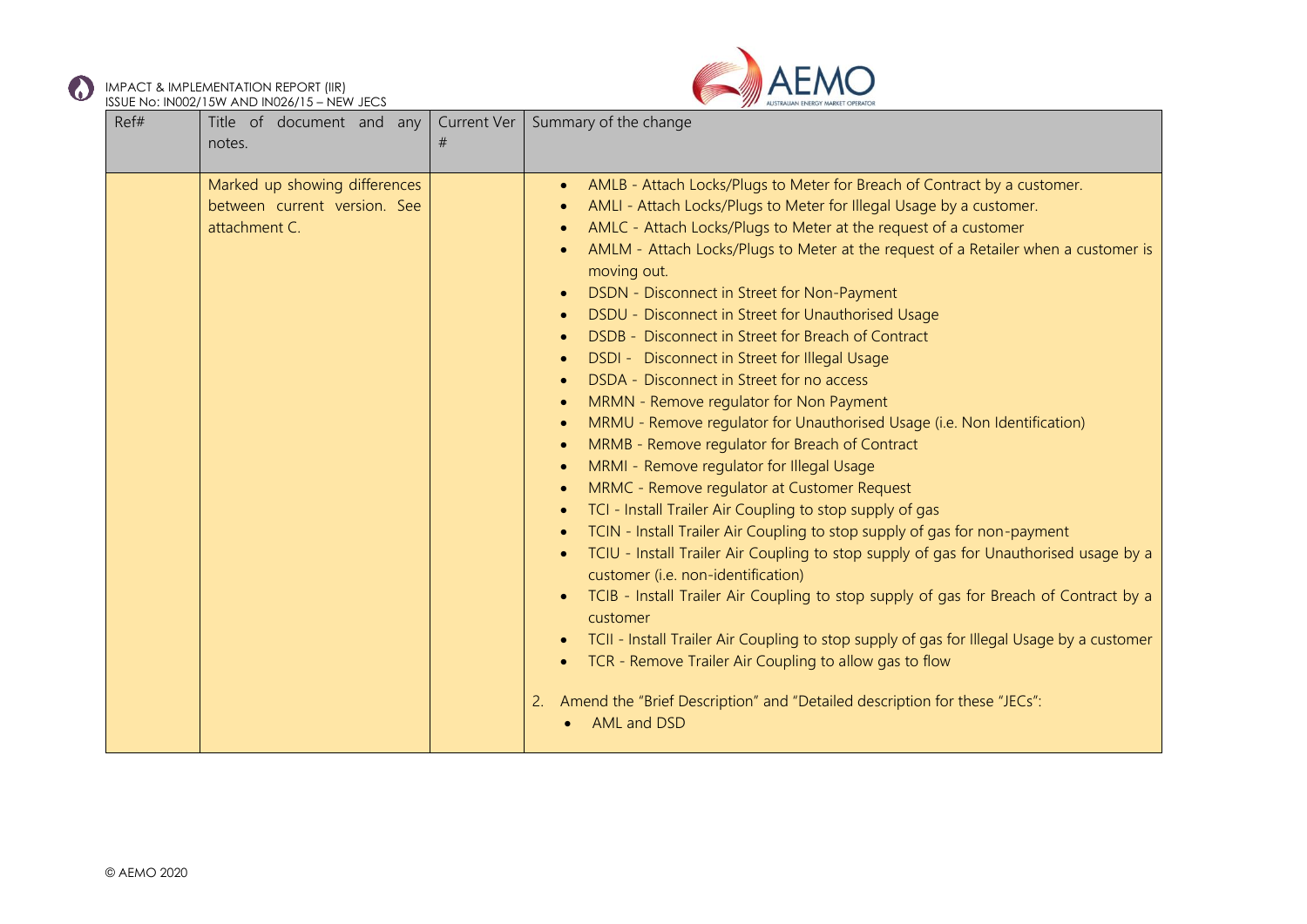



| Ref# | Title of document and any<br>notes. | Current Ver<br># | Summary of the change                                                                                                                                                                                                                                                                                                                                                                                                                                                                                                                                                                                                                                                                                                                                                                                                                                                                                                                                                                                                                                                                                                                                                                                                                                                                                                                                                                                        |
|------|-------------------------------------|------------------|--------------------------------------------------------------------------------------------------------------------------------------------------------------------------------------------------------------------------------------------------------------------------------------------------------------------------------------------------------------------------------------------------------------------------------------------------------------------------------------------------------------------------------------------------------------------------------------------------------------------------------------------------------------------------------------------------------------------------------------------------------------------------------------------------------------------------------------------------------------------------------------------------------------------------------------------------------------------------------------------------------------------------------------------------------------------------------------------------------------------------------------------------------------------------------------------------------------------------------------------------------------------------------------------------------------------------------------------------------------------------------------------------------------|
|      |                                     |                  | <b>SA</b><br>In relation to the Job Enquiry Code tab, add the following new JECs to the list of "allowable"<br>3.<br>Job Enquiry Code (JECs) in the Victorian, Queensland and South Australian gas retail<br>markets <sup>9</sup> :<br>AMLN - Attach Locks/Plugs to Meter for Non-Payment<br>AMLU - Attach Locks/Plugs to Meter for Unauthorised usage by a customer (ie non-<br>identification)<br>AMLB - Attach Locks/Plugs to Meter for Breach of Contract by a customer.<br>AMLI - Attach Locks/Plugs to Meter for Illegal Usage by a customer.<br>AMLC - Attach Locks/Plugs to Meter at the request of a customer<br>AMLM - Attach Locks/Plugs to Meter at the request of a Retailer when a customer is<br>moving out.<br><b>DMS</b> - Downgrade Meter<br>DSDN - Disconnect in Street for Non-Payment<br>DSDU - Disconnect in Street for Unauthorised Usage<br>DSDB - Disconnect in Street for Breach of Contract<br>DSDI - Disconnect in Street for Illegal Usage<br>DSDA - Disconnect in Street for no access<br>MRMN - Meter Remove for Non Payment<br>MRMU - Meter Remove for Unauthorised Usage (ie Non Identification)<br>MRMB - Meter Remove for Breach of Contract<br>MRMI - Meter Remove for Illegal Usage<br>MRMC - Meter Remove at Customer Request<br>PRE - A request for a pressure change at the meter<br>Amend the "Brief Description" and "Detailed description for these "JECs":<br>4. |
|      |                                     |                  | AML and DSD                                                                                                                                                                                                                                                                                                                                                                                                                                                                                                                                                                                                                                                                                                                                                                                                                                                                                                                                                                                                                                                                                                                                                                                                                                                                                                                                                                                                  |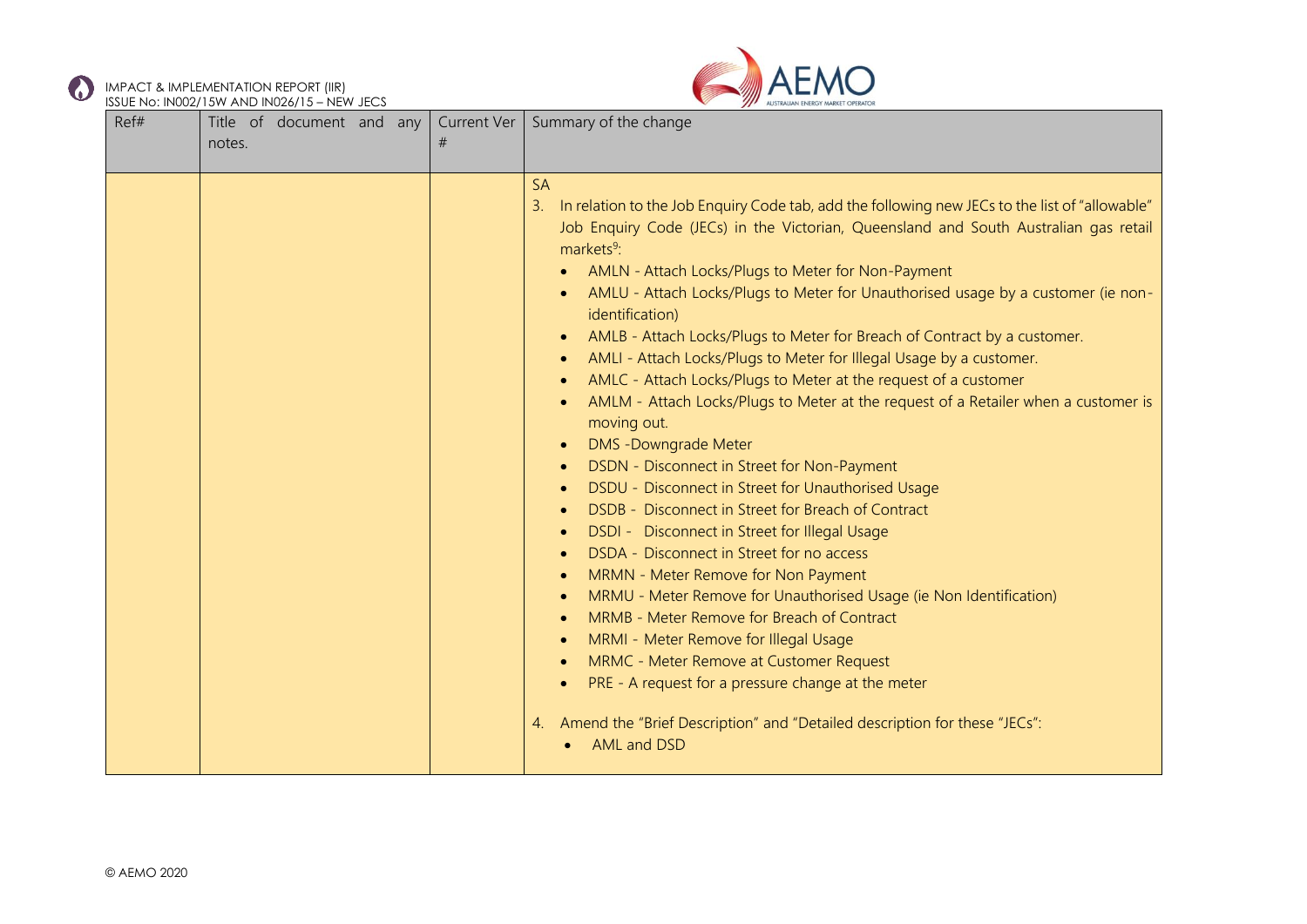



|              | 000 L T TO. IT TOUZIT OF THE TO IT TO ZO J TO THE THIS LOG                                                                                        |     |                                                                                                                                                                                                                                                                                                                                                                    |
|--------------|---------------------------------------------------------------------------------------------------------------------------------------------------|-----|--------------------------------------------------------------------------------------------------------------------------------------------------------------------------------------------------------------------------------------------------------------------------------------------------------------------------------------------------------------------|
| Ref#         | Title of document and any Current Ver                                                                                                             |     | Summary of the change                                                                                                                                                                                                                                                                                                                                              |
|              | notes.                                                                                                                                            |     |                                                                                                                                                                                                                                                                                                                                                                    |
|              |                                                                                                                                                   |     |                                                                                                                                                                                                                                                                                                                                                                    |
| 8            | Specification<br>Pack-<br>AEMO<br>Specification<br>Pack<br>Usage<br><b>Guidelines</b><br>Marked up changes showing<br>differences between current | 8.1 | Update the version number for the changed artefacts mentioned above.<br>Update the aseXML schema version to be whatever version of the schema that contains<br>2.<br>the updated JEC enumerated list which will be a version above the current available version<br>being R38 (as of 11 May 2020).<br>Add the "GasEnumerations.xsd" to the list of artefacts<br>3. |
|              | version. See attachment C.                                                                                                                        |     |                                                                                                                                                                                                                                                                                                                                                                    |
| $\mathsf{q}$ | FRC B2B System<br>Interface<br><b>Definitions</b><br>Marked up changes showing<br>differences between current<br>version. See attachment C.       | 4.6 | Update the description for "Job Enquiry Code" field in Appendix A (Data Dictionary) to<br>reference "GasEnumerations.xsd" as the container for the enumerations.                                                                                                                                                                                                   |

<sup>&</sup>lt;sup>9</sup> The list of new allowable JEC mentioned below matches the same list for NSW/ACT (see Ref #4) and for WA (see Ref #7). However, the WA list includes TCI, TCIN, TCIU, TCIB, TCII, and TCR, and it excludes DMS and PRE.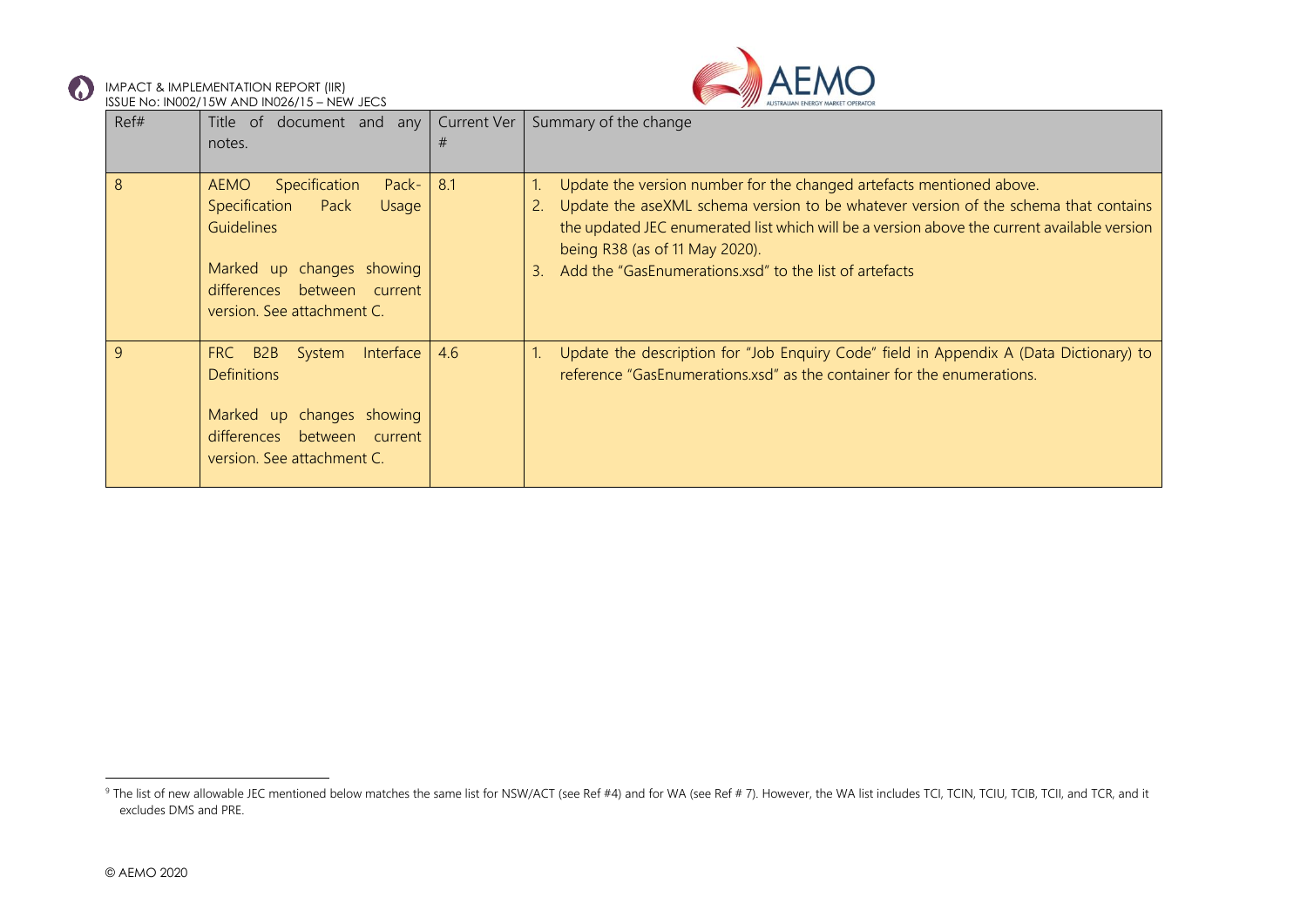



## **ATTACHMENT C – DOCUMENTATION CHANGES**

Draft versions of the TPs showing tracked changes between the current version and the proposed changes are attached separately to this document. Blue underline means addition and red strikeout means delete.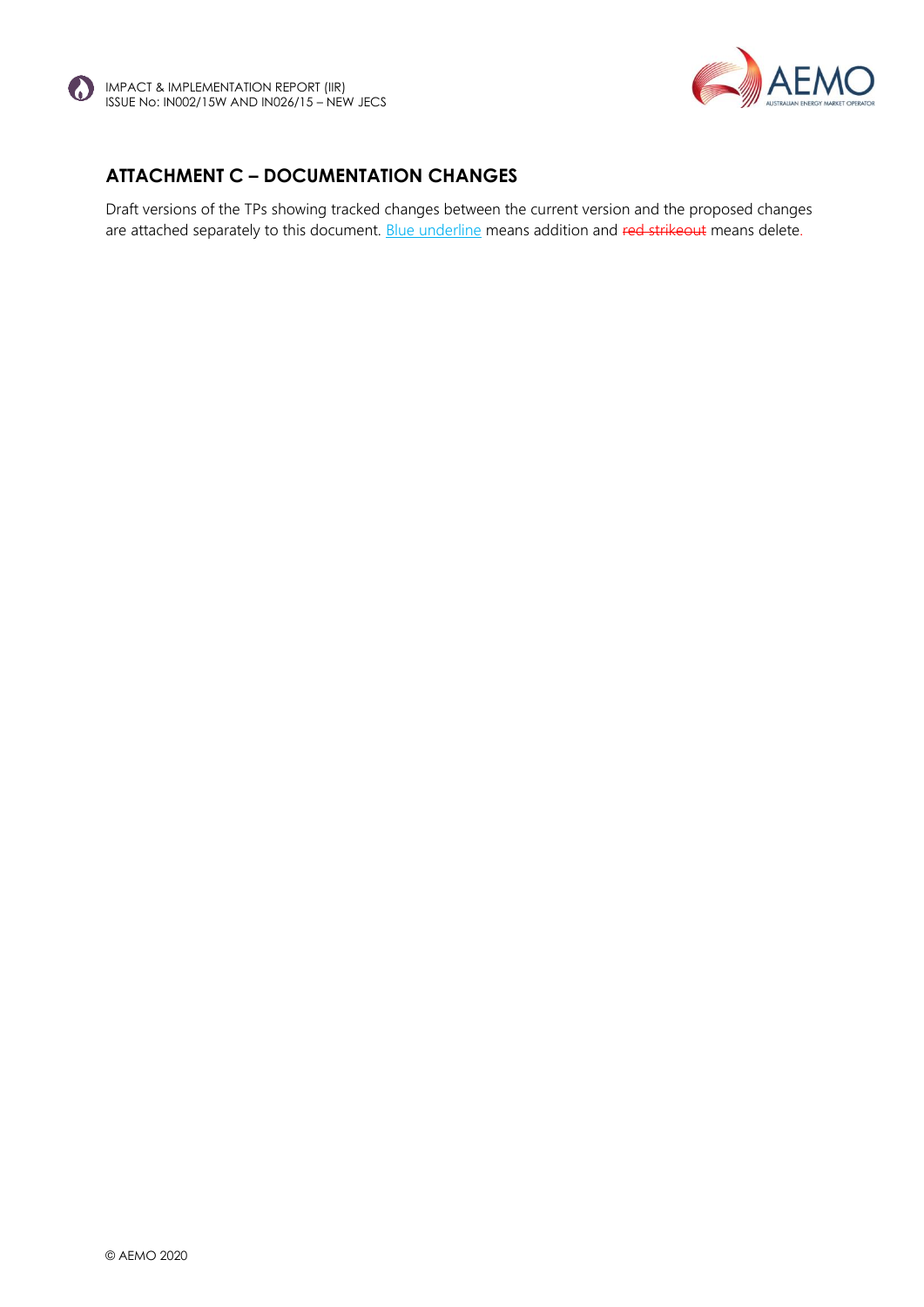



#### **ATTACHMENT D – WORKSHOP SLIDES**

The workshop slides from the 30 July 2020 workshop have been attached separately to this document.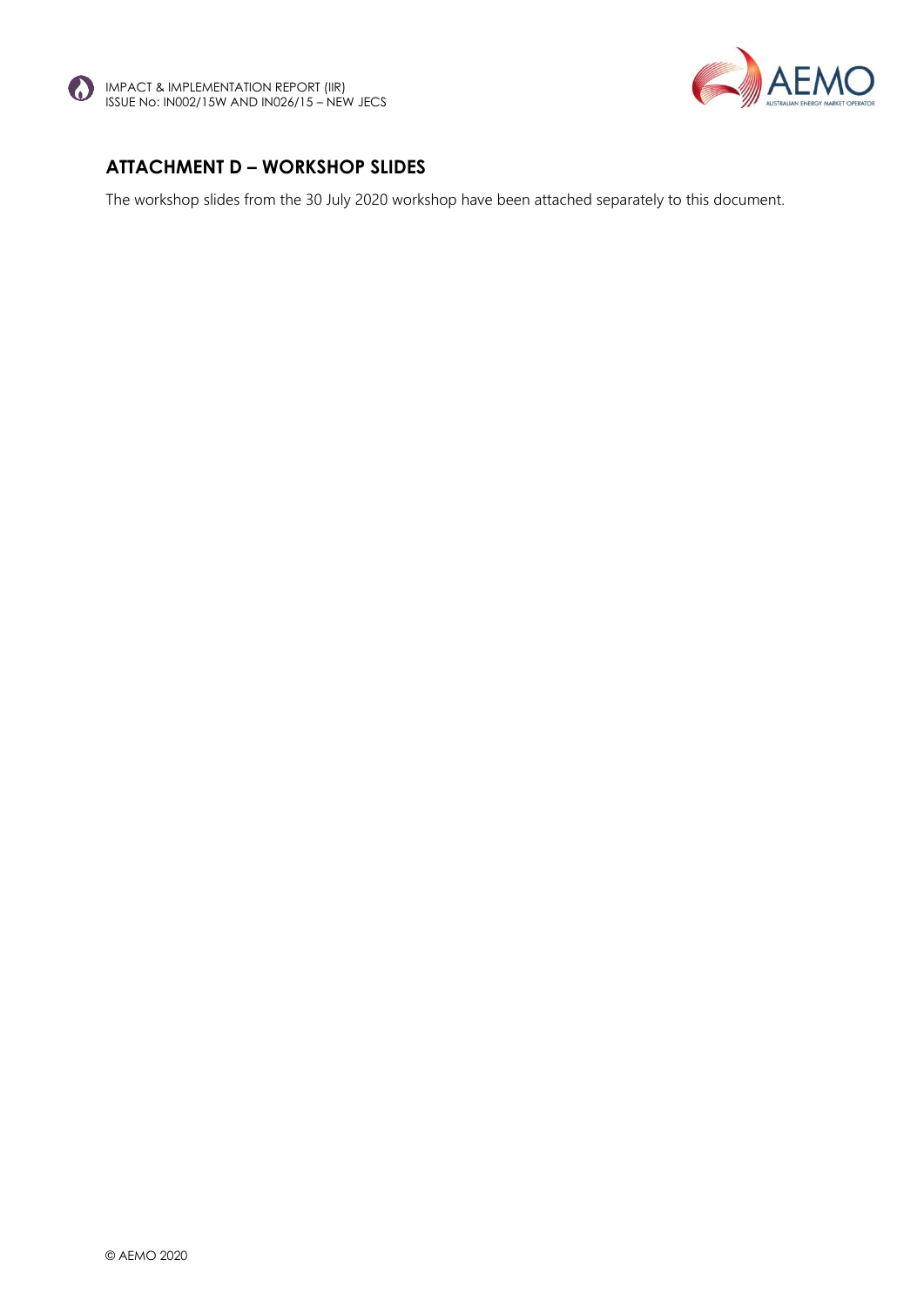

## **ATTACHMENT E – GENERAL FEEDBACK GIVEN TO PPC**

Sections 1A and 1B - Comments on the General Comments on the Proposed Procedure Change

| Topic                                                                                                                                                                                     | Ref #                                                                             | Company                                                                                                                                                                                                                                                                                                                                  | Response                                                                                                                                                                                                                                                                                                          | <b>AEMO Response</b><br>(AEMO only)                                                                                                                                                                                           |  |  |  |
|-------------------------------------------------------------------------------------------------------------------------------------------------------------------------------------------|-----------------------------------------------------------------------------------|------------------------------------------------------------------------------------------------------------------------------------------------------------------------------------------------------------------------------------------------------------------------------------------------------------------------------------------|-------------------------------------------------------------------------------------------------------------------------------------------------------------------------------------------------------------------------------------------------------------------------------------------------------------------|-------------------------------------------------------------------------------------------------------------------------------------------------------------------------------------------------------------------------------|--|--|--|
|                                                                                                                                                                                           | Section 1A - General Comments on the Proposed Procedure Change for WA (IN002/15W) |                                                                                                                                                                                                                                                                                                                                          |                                                                                                                                                                                                                                                                                                                   |                                                                                                                                                                                                                               |  |  |  |
| Sections 1 to 9 of the PPC sets out<br>details of the proposal.<br>In respect of the changes proposed<br>for WA, does your organisation<br>supports AEMO's assessment of the<br>proposal? |                                                                                   | AGL                                                                                                                                                                                                                                                                                                                                      | AGL supports the changes proposed for WA<br>Note that the descriptions of the TCI codes in<br>the documentation does not provide the<br>disconnection reason text, but that an update<br>was issued to align the definitions.                                                                                     | AEMO notes AGL's support for the<br>changes. AEMO has amended the<br>descriptions of the TCI codes in<br>Attachment B (Ref #7) of this IIR to align<br>with the information issued to the GRCF by<br>email on 24 August 2020. |  |  |  |
| If no, please specify areas in which<br>your organisation disputes AEMO's                                                                                                                 | $\overline{2}$                                                                    | Alinta Energy                                                                                                                                                                                                                                                                                                                            | Alinta Energy supports the proposed changes<br>set out in the PPC to:                                                                                                                                                                                                                                             | AEMO notes Alinta Energy's general<br>support for the proposal.                                                                                                                                                               |  |  |  |
| assessment (include PPC section<br>reference number) of the proposal<br>and include information that<br>supports your organisation's<br>rationale for not supporting AEMO's               |                                                                                   |                                                                                                                                                                                                                                                                                                                                          | Add new Job Enquiry Codes ((JECs) TCI<br>$\bullet$<br>and TCR (trailer air coupling<br>install/remove); and<br>Update current aseXML schema version<br>$\bullet$                                                                                                                                                  | AEMO further notes that the proposed TP<br>documents do not obligate a retailer to<br>use the four-character version of the JEC<br>enumeration. For instance, a retailer can                                                  |  |  |  |
| assessment.                                                                                                                                                                               |                                                                                   |                                                                                                                                                                                                                                                                                                                                          | r13 to beyond r38.                                                                                                                                                                                                                                                                                                | continue to send only the "AML" JEC<br>enumeration and not the "AMLD". AEMO                                                                                                                                                   |  |  |  |
|                                                                                                                                                                                           |                                                                                   | We generally support the proposal to add a<br>fourth character to existing JECs for AML<br>(attach meter lock), DSD (disconnect in street),<br>MRM (regulator removal request) and TCI to<br>specify a sub-code that identifies the reason<br>for the JEC. However, it is not clear from the<br>PPC whether the fourth character will be | is proposing the inclusion of the four-<br>character transaction sub-types such that<br>retailers may provide additional<br>information about a job if it is efficient to<br>do so for their business, but the TP<br>documents do not obligate their usage if it<br>is not efficient for a retail business to use |                                                                                                                                                                                                                               |  |  |  |
|                                                                                                                                                                                           |                                                                                   |                                                                                                                                                                                                                                                                                                                                          | optional or mandatory. Alinta Energy's WA<br>systems do not currently support a four-<br>character JEC and so we would support the                                                                                                                                                                                | them.                                                                                                                                                                                                                         |  |  |  |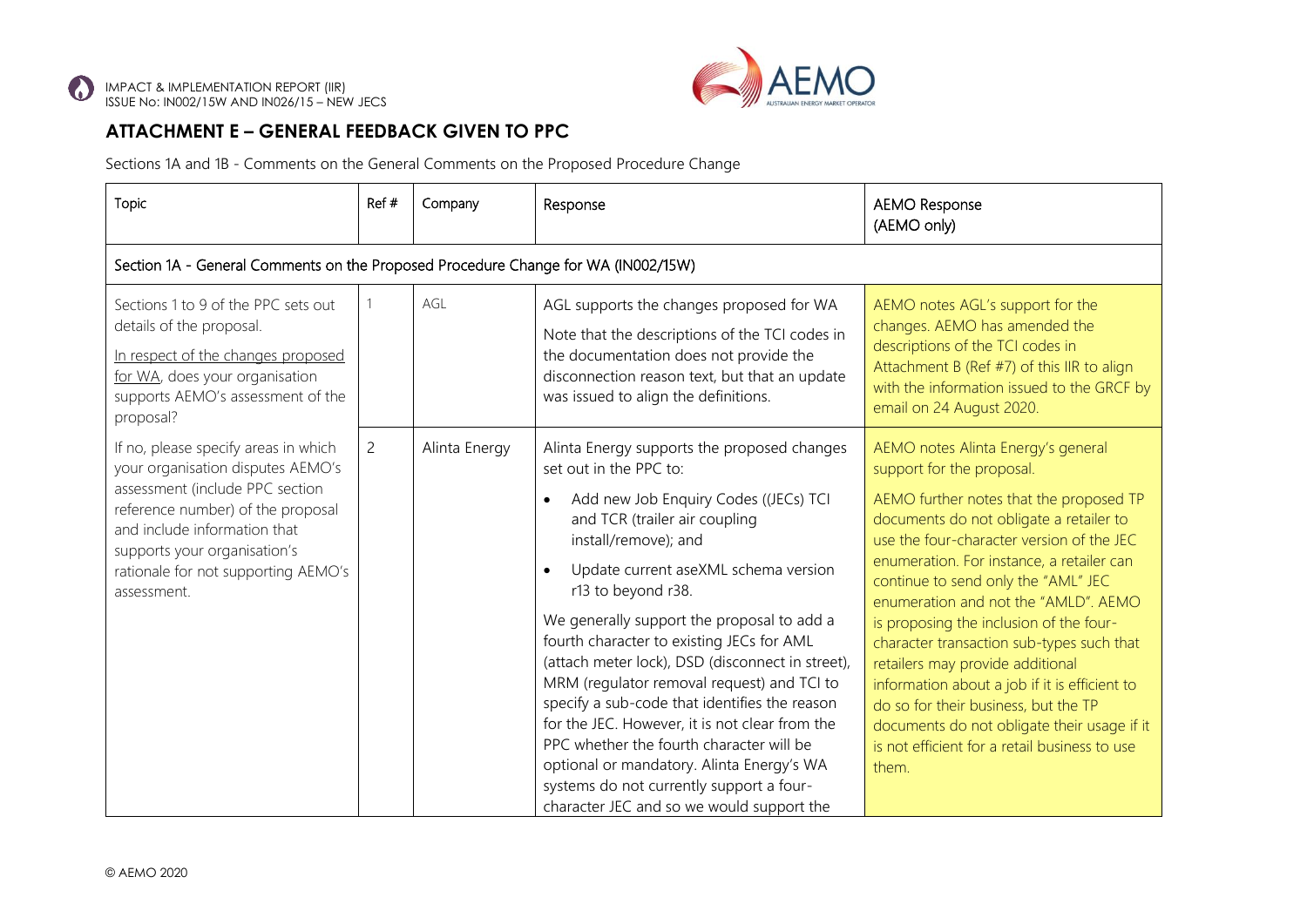$\odot$ 



| 026/15 – NEW JECS |                |               | AUSTRALIAN ENERGY MARKET OPERATOR                                                                                                                                                                                                                                                                                                                                                                                                                                                                                                                                          |                                                                                                                                                                                                                                                                                                                                                                                                                                                                                                                                                                                 |
|-------------------|----------------|---------------|----------------------------------------------------------------------------------------------------------------------------------------------------------------------------------------------------------------------------------------------------------------------------------------------------------------------------------------------------------------------------------------------------------------------------------------------------------------------------------------------------------------------------------------------------------------------------|---------------------------------------------------------------------------------------------------------------------------------------------------------------------------------------------------------------------------------------------------------------------------------------------------------------------------------------------------------------------------------------------------------------------------------------------------------------------------------------------------------------------------------------------------------------------------------|
|                   |                |               | inclusion of a fourth character as being<br>optional only.                                                                                                                                                                                                                                                                                                                                                                                                                                                                                                                 | It is important to note that the aseXML<br>Element JobEnquiryCode has always been<br>a four-character length field. Currently<br>there is only the one 4 character JEC<br>"MFXA" in the enumerations list but WA<br>has chosen not to have this as an<br>allowable field.                                                                                                                                                                                                                                                                                                       |
|                   | 3              | ATCO Gas      | ATCO supports the changes proposed in<br>IN002/15W. As this proposal requires an uplift<br>from WA's schema r13 to a version beyond r38<br>for its successful implementation, ATCO's IT<br>systems would require an upgrade with costs<br>estimated to be medium-high. However, ATCO<br>believes the incorporation of this initiative into<br>a consolidated program of works (which<br>include gasmeterstatus and CDN/CDR<br>initiatives for WA) would provide net benefits<br>for the WA gas market.                                                                     | AEMO notes ATCO Gas's support for the<br>proposal.<br>AEMO also notes ATCO Gas's feedback<br>that if this change and the changes<br>pertaining to IN003/20W, IN010/20W and<br>IN009/19W are consolidated into a single<br>program of works it would provide a net<br>benefit.                                                                                                                                                                                                                                                                                                   |
|                   | $\overline{4}$ | Origin Energy | Origin has assessed the changes proposed for<br>the WA market.<br>Origin supports the proposed change to<br>include the new disconnection methods as<br>used by the Network Operator, hence the new<br>JEC's (TCI and TCR).<br>Origin acknowledges that the additional 4th<br>character included to the AML, DSD, MRM<br>provides visibility on the reason why the JEC is<br>sent. However, section 6 within the PPC does<br>not convey these benefits rather it refers only<br>to the benefits for introducing TCI and TCR. If<br>we assume that the benefits would be as | AEMO notes Origin Energy's support for<br>the new JECs in WA (i.e. TCI and TCR).<br>Regarding the use of specific JECs and<br>whether it is beneficial for Origin to use<br>these, AEMO notes (as per its response to<br>Ref #2) that the proposed TP documents<br>do not obligate a retailer to use the four-<br>character version of the JEC enumeration.<br>For instance, a retailer can continue to<br>send only the "AML" transaction and not<br>the "AMLD". AEMO is proposing the<br>inclusion of the four-character the JEC<br>enumeration sub-types such that retailers |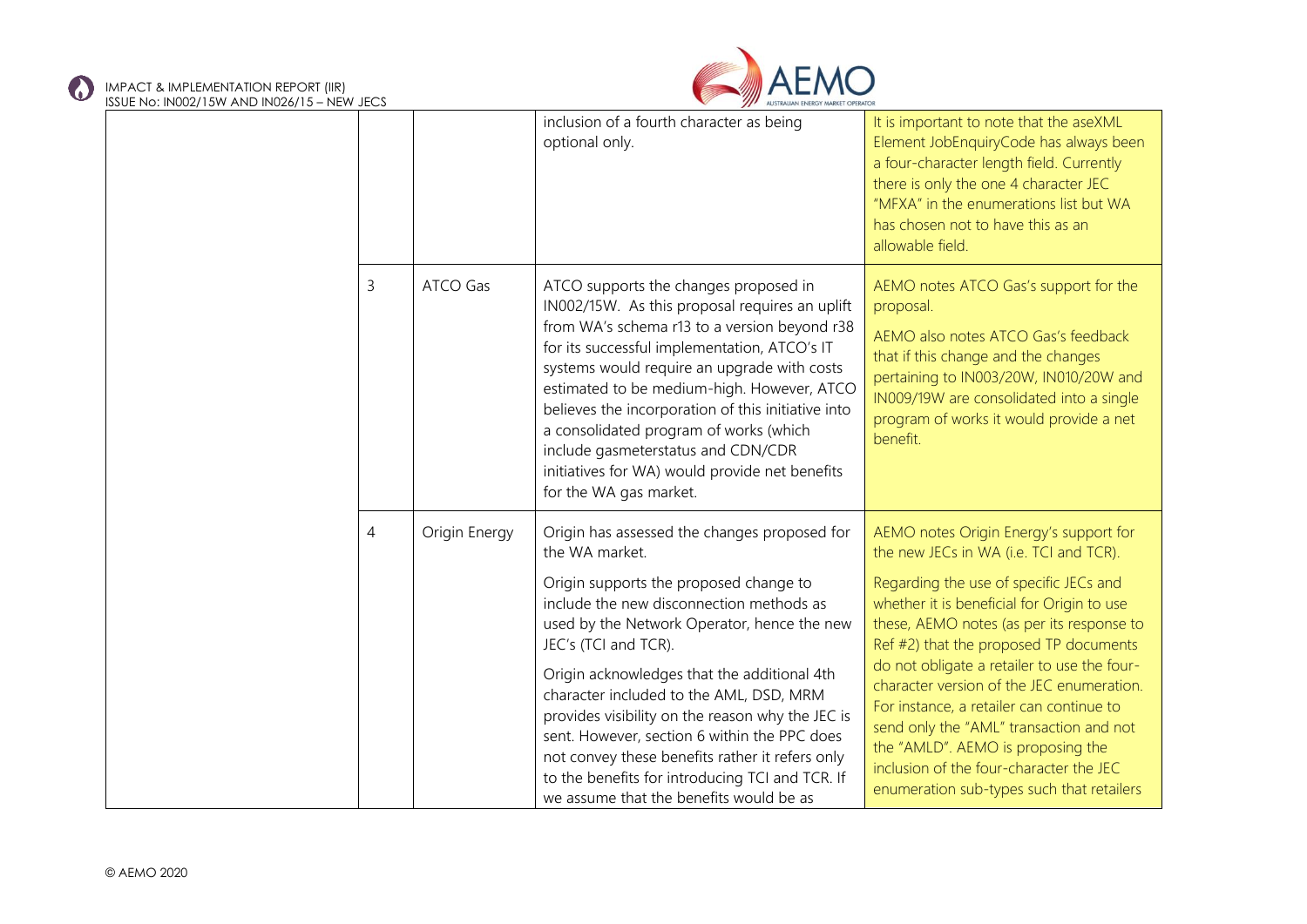# IMPACT & IMPLEMENTATION REPORT (IIR)



| ISSUE No: IN002/15W AND IN026/15 – NEW JECS |   |               | AUSTRALIAN ENERGY MARKET OPERATOR                                                                                                                                                                                                                                                                                                                                                                                                                                                                                                                                                                                                                                                                                                                                                                                                                                                                                                                                                                                                          |                                                                                                                                                                                                                                                                                                                                                                                                                                              |
|---------------------------------------------|---|---------------|--------------------------------------------------------------------------------------------------------------------------------------------------------------------------------------------------------------------------------------------------------------------------------------------------------------------------------------------------------------------------------------------------------------------------------------------------------------------------------------------------------------------------------------------------------------------------------------------------------------------------------------------------------------------------------------------------------------------------------------------------------------------------------------------------------------------------------------------------------------------------------------------------------------------------------------------------------------------------------------------------------------------------------------------|----------------------------------------------------------------------------------------------------------------------------------------------------------------------------------------------------------------------------------------------------------------------------------------------------------------------------------------------------------------------------------------------------------------------------------------------|
|                                             |   |               | described for the East Coast then it was quite<br>evident from the workshop held on the 30<br>June 2021, the key benefit was to meet<br>participant regulatory reporting requirements.<br>There was very little acknowledgement from<br>Distributors that the proposed changes were<br>to benefit operational output or improve<br>service.<br>As noted in the workshop, these additional<br>JEC's do not provide any direct benefits for<br>Origin and associated benefit for customers if<br>Distributors are not using the added fourth<br>character to drive service levels. The change<br>has been evaluated as Medium cost for our<br>business.<br>Origin understand AEMO will evaluate this<br>change by weighing the net cost benefit from<br>all participants in order to proceed.<br>As these new JEC's will require a schema<br>beyond version r38, can AEMO please confirm<br>all associated gas changes proposed to be<br>bundled together will be delivered November<br>2021 and aligned with the same schema<br>beyond r38. | may provide additional information about<br>a job if it is efficient to do so for their<br>business, but the TP documents do not<br>obligate their usage if it is not efficient for<br>a retail business to use them.<br>AEMO confirms that all proposed gas<br>changes remain on track to be<br>implemented in Q4 2021 and aligned with<br>the same schema beyond r38. The exact<br>date of implementation within Q4 2021 by<br>March 2021. |
|                                             | 5 | Simply Energy | Simply Energy supports AEMO's assessment in<br>relation New Job Enquiry Codes (JEC) in West<br>Australian (IN002/15W).                                                                                                                                                                                                                                                                                                                                                                                                                                                                                                                                                                                                                                                                                                                                                                                                                                                                                                                     | AEMO notes Simply Energy's support for<br>the proposal.                                                                                                                                                                                                                                                                                                                                                                                      |
|                                             | 6 | Synergy       | The PPC proposes that WA-specific benefits<br>will include:                                                                                                                                                                                                                                                                                                                                                                                                                                                                                                                                                                                                                                                                                                                                                                                                                                                                                                                                                                                | AEMO notes that Synergy does not<br>support the proposal. AEMO further notes,<br>however, that other WA retailers have<br>universally supported the TCI and TCR                                                                                                                                                                                                                                                                              |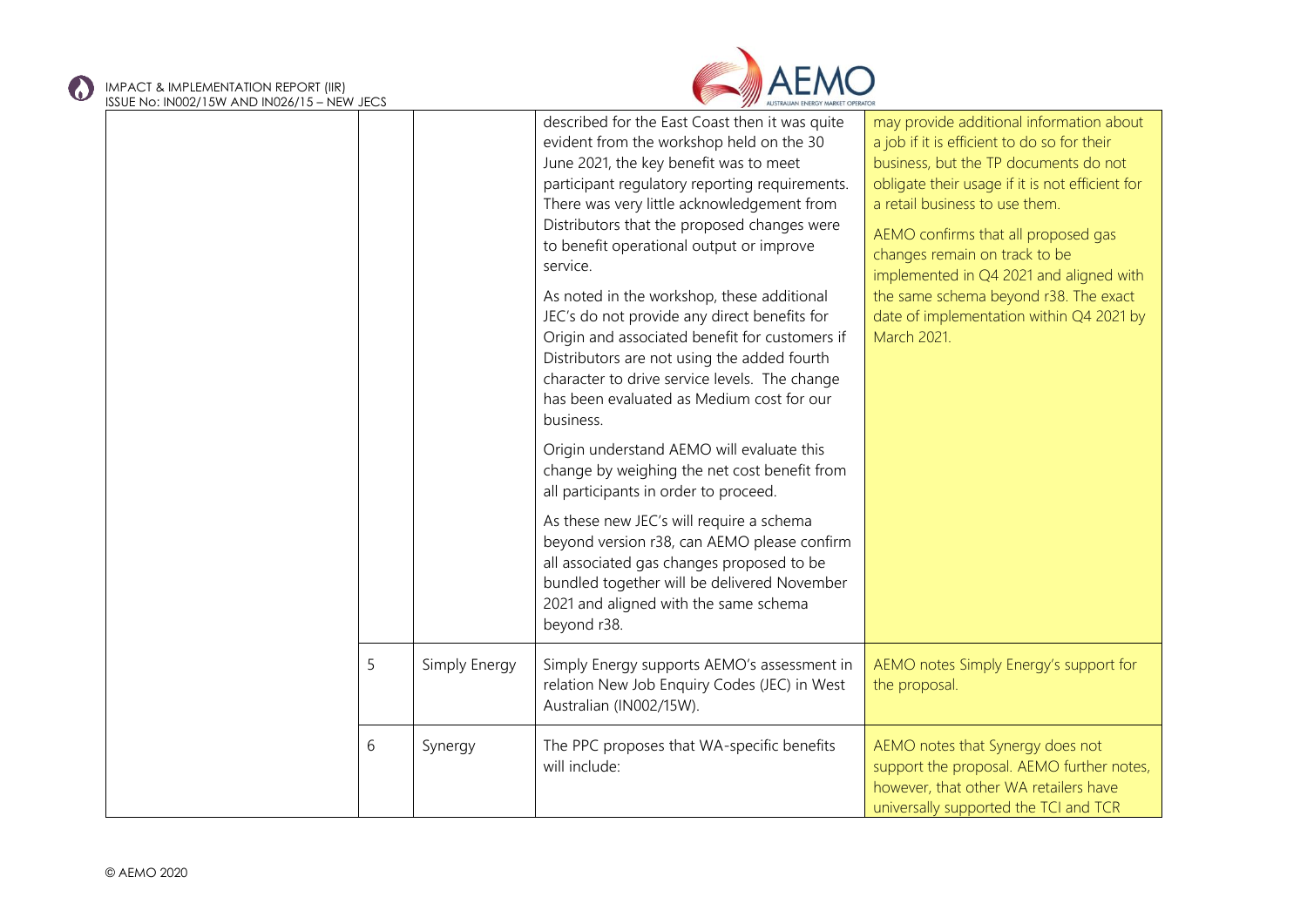C.



| <b>ISSUE INO. INUUZ/ ISVY AND INUZO/ IS - NEVY JECS</b> |                                                                                                                                                                                                                                                                                                                              |                                                                                                                                     |
|---------------------------------------------------------|------------------------------------------------------------------------------------------------------------------------------------------------------------------------------------------------------------------------------------------------------------------------------------------------------------------------------|-------------------------------------------------------------------------------------------------------------------------------------|
|                                                         | Mitigating the risks introduced by the<br>1.<br>unauthorised Reconnection of a Delivery<br>Point.                                                                                                                                                                                                                            | implementation and AEMO's assessment<br>of it, and as such AEMO believes that item<br>1 on the list of benefits has been justified. |
|                                                         | Providing Retailers with another method<br>2.<br>to Disconnect a Delivery Point that can be<br>used after an MRM but before escalating<br>to a street level disconnection (DSD).                                                                                                                                             |                                                                                                                                     |
|                                                         | Enabling use of the new locking device,<br>3.<br>which will mitigate the risk of people<br>tampering with ATCO Gas's metering<br>equipment.                                                                                                                                                                                  |                                                                                                                                     |
|                                                         | 4. Reducing manual effort by the Users and<br>Network Operator to sort SORs that have<br>been flagged with a JEC as "DSD" with<br>TAC (* ISOLATE/REINSTATE) in the special<br>comments.                                                                                                                                      |                                                                                                                                     |
|                                                         | Improving record keeping on what field<br>5.<br>work has been undertaken at a site.                                                                                                                                                                                                                                          |                                                                                                                                     |
|                                                         | Synergy considers these matters (in particular)<br>item 1 has not been adequately or<br>quantitatively substantiated. In particular, the<br>benefits for low volume retailers is not<br>apparent. Including, how much the level of<br>benefit realised is dependent on the volume of<br>transaction used by the participant. |                                                                                                                                     |
|                                                         | Given the low number of disconnections<br>requested by Synergy the costs to create and<br>implement the new job enquiry code would<br>not provide a positive benefit to Synergy.<br>Therefore, based on its assessment of the likely                                                                                         |                                                                                                                                     |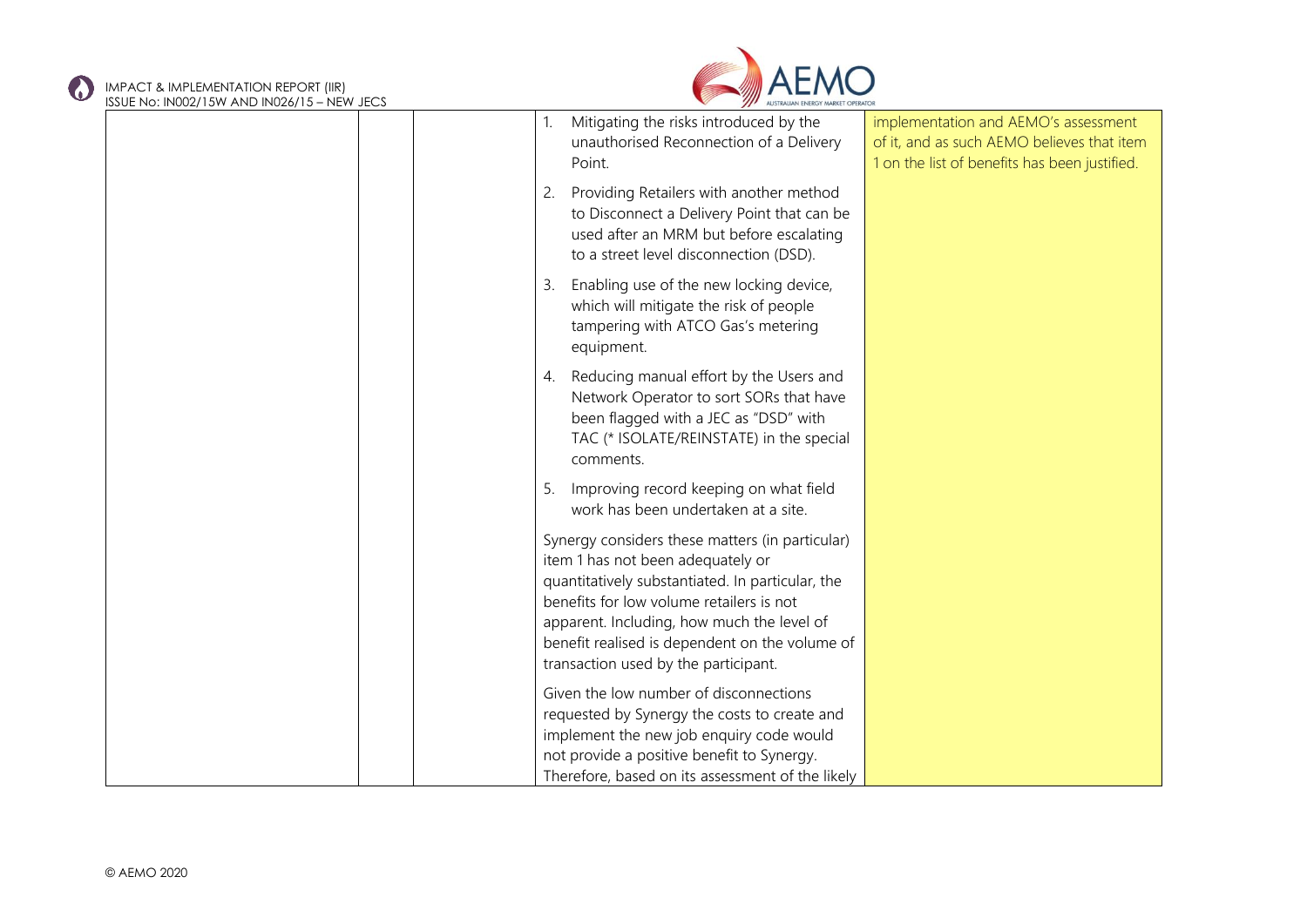



| <b>SSULTIO: INOUZITUM AND INOZOITU - INLIMITUCS</b>                                                                                                                                                                                                                                                                                                                                                                                                                                       |                                                                                                         |            | cost/benefit Synergy does not support the<br>proposed change at this stage.                                                                                                                                                                                                                                                                                                                                                                                                                                                                                                                                                                                                                                                                                                                     |                                                                                                                                                                                                                                                                                                                                                         |  |  |  |
|-------------------------------------------------------------------------------------------------------------------------------------------------------------------------------------------------------------------------------------------------------------------------------------------------------------------------------------------------------------------------------------------------------------------------------------------------------------------------------------------|---------------------------------------------------------------------------------------------------------|------------|-------------------------------------------------------------------------------------------------------------------------------------------------------------------------------------------------------------------------------------------------------------------------------------------------------------------------------------------------------------------------------------------------------------------------------------------------------------------------------------------------------------------------------------------------------------------------------------------------------------------------------------------------------------------------------------------------------------------------------------------------------------------------------------------------|---------------------------------------------------------------------------------------------------------------------------------------------------------------------------------------------------------------------------------------------------------------------------------------------------------------------------------------------------------|--|--|--|
|                                                                                                                                                                                                                                                                                                                                                                                                                                                                                           | Section 1B - General Comments on the Proposed Procedure Change for east-coast jurisdictions. (IN026/15) |            |                                                                                                                                                                                                                                                                                                                                                                                                                                                                                                                                                                                                                                                                                                                                                                                                 |                                                                                                                                                                                                                                                                                                                                                         |  |  |  |
| Sections 1 to 9 of the PPC sets out<br>details of the proposal.<br>In respect of the changes proposed<br>in east-coast jurisdictions, does your<br>organisation supports AEMO's<br>assessment of the proposal?<br>If no, please specify areas in which<br>your organisation disputes AEMO's<br>assessment (include PPC section<br>reference number) of the proposal<br>and include information that<br>supports your organisation's<br>rationale for not supporting AEMO's<br>assessment. | AGL<br>7                                                                                                |            | AGL supports implementing all the listed<br>changes to the East Code JECs.<br>AGL notes that there was some discussion on<br>the different categories of disconnection but<br>points out that the categories selected each<br>match a reason called out in the NRR or<br>Victorian Energy Code the goal of this change<br>was to be able to separately identify<br>disconnection reasons.<br>As the opportunities to make schema changes<br>in gas are rare, AGL supports the full list being<br>implemented, on the basis that if an element is<br>required in future, undertaking a schema<br>upgrade for one element would be cost-<br>prohibitive.<br>As such, AGL would prefer to implement all<br>elements at this time, rather than having an<br>element missing from the suite of jobs. | AEMO notes AGL's support for the<br>proposal and for implementation of the full<br>list of elements.                                                                                                                                                                                                                                                    |  |  |  |
|                                                                                                                                                                                                                                                                                                                                                                                                                                                                                           | 8                                                                                                       | <b>AGN</b> | AGN generally supports AEMO's assessment<br>of the proposal in principle, subject to the<br>confirmation and endorsement of estimated IT<br>implementation costs.<br>Note that AGN has some concerns regarding<br>AMLM (attach meter locks for move outs), if<br>there is potential for this to become standard<br>practice for retailers.                                                                                                                                                                                                                                                                                                                                                                                                                                                      | AEMO notes AGN's support for the<br>proposal, subject to the confirmation and<br>endorsement of estimated IT costs.<br>AEMO notes that the specific usage of the<br>new transactions is for gas retail market<br>participants to determine and will not be<br>encoded in the TP documents. As such, it<br>falls outside the scope of this consultation. |  |  |  |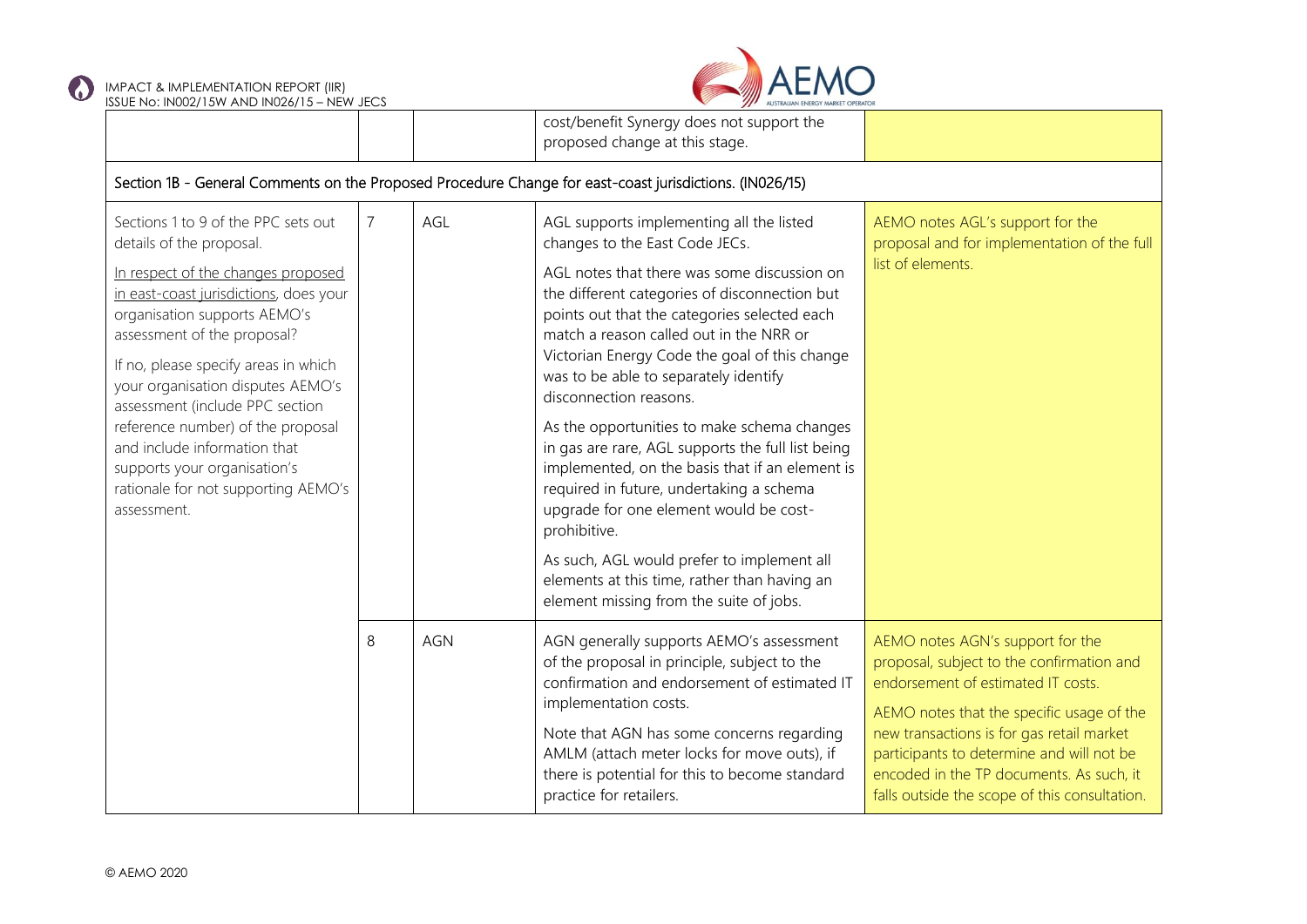# IMPACT & IMPLEMENTATION REPORT (IIR)



| ISSUE No: IN002/15W AND IN026/15 – NEW JECS |   |                               | AUSTRALIAN ENERGY MARKET OPERATOR                                                                                                                                                                                                                                                                                                                                                                                                                                                                                                                                                                            |                                                                                                                                                                                                                                                                                                                                                                                                                                                                                                                                                                                                                                                                                                             |
|---------------------------------------------|---|-------------------------------|--------------------------------------------------------------------------------------------------------------------------------------------------------------------------------------------------------------------------------------------------------------------------------------------------------------------------------------------------------------------------------------------------------------------------------------------------------------------------------------------------------------------------------------------------------------------------------------------------------------|-------------------------------------------------------------------------------------------------------------------------------------------------------------------------------------------------------------------------------------------------------------------------------------------------------------------------------------------------------------------------------------------------------------------------------------------------------------------------------------------------------------------------------------------------------------------------------------------------------------------------------------------------------------------------------------------------------------|
|                                             |   |                               | This is not usually performed currently and<br>would require additional DB resourcing.<br>We'd like to seek an undertaking from the<br>retailers that they wouldn't be changing their<br>standard procedures to always attach a lock<br>on move out, to ensure no resourcing impact<br>on the DB's ability to meet its other<br>obligations.<br>We are also concerned about the increased<br>risk that if a meter is locked on move out, then<br>a future new occupant may be less likely to<br>reconnect to gas, particularly if they only have<br>one gas appliance.                                       | Regarding AGN's concerns about retailer<br>usage of the AMLM transaction, AEMO<br>notes that the new transaction sub-types<br>are purely to communicate information<br>with the transaction (e.g. instead of<br>sending a generic AML when the AML is<br>for move out, the retailer sends the AMLM<br>to communicate that additional<br>information to the distributor). As such, the<br>new sub-types should not cause retailers<br>to send AMLMs where they would not<br>currently send an AML.                                                                                                                                                                                                           |
|                                             | 9 | Jemena Gas<br><b>Networks</b> | Jemena is opposed to new JEC's for DSD and<br>MRM service orders for the following reasons:<br>DSD (street disconnection) - this service<br>order type is rarely used today in<br>NSW/ACT with <100 DSD service orders<br>raised per annum. There is no value in<br>creating these new JEC's which will not<br>result in any benefits or operational<br>efficiencies.<br>MRM (meter removal) - Jemena believes<br>there is no need to create new JEC's for<br>MRM service orders. Again, there is no<br>value in creating these new which will not<br>result in any benefits or operational<br>efficiencies. | AEMO notes Jemena's partial support for<br>the proposal, except for the DSD family,<br>MRM family, and AMLB. AEMO further<br>notes that other east-coast participants<br>support the transactions.<br>Given this, AEMO believes it is a net<br>benefit to adopt these new JECs in all east-<br>coast jurisdictions. It would be against the<br>principles of harmonisation for NSW/ACT<br>to use a different schema to prevent the<br>usage of these additional JECs in<br>NSW/ACT. Additionally, given that all east-<br>coast gas retail market participants must<br>perform IT work to implement JECs, AEMO<br>does not expect that the incremental cost<br>of implementing DSD or MRM would be<br>high. |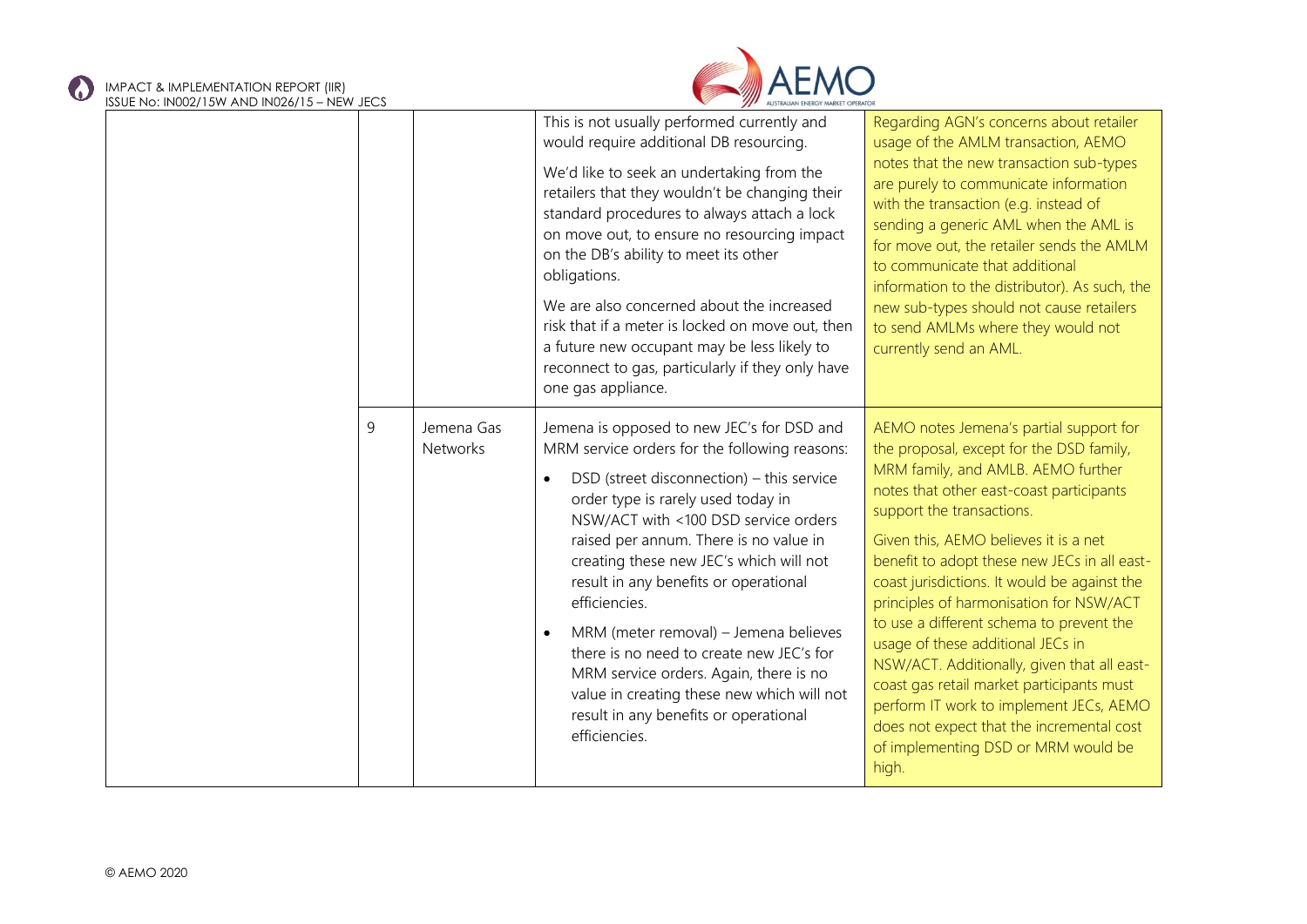$\odot$ 



| IN026/15 – NEW JECS |    |                        | AUSTRALIAN ENERGY MARKET OPERATOR                                                                                                                                                                                                                                                                                                                 |                                                                                                                                                                                                                                                                                                                     |
|---------------------|----|------------------------|---------------------------------------------------------------------------------------------------------------------------------------------------------------------------------------------------------------------------------------------------------------------------------------------------------------------------------------------------|---------------------------------------------------------------------------------------------------------------------------------------------------------------------------------------------------------------------------------------------------------------------------------------------------------------------|
|                     |    |                        | Jemena is supportive of introducing new JEC's<br>for AML service orders, however we do not<br>support a JEC for:                                                                                                                                                                                                                                  |                                                                                                                                                                                                                                                                                                                     |
|                     |    |                        | AMLB - Attach Locks/Plugs to Meter for<br>Breach of Contract by a customer. Jemena<br>sees no value in this JEC for networks and<br>we have privacy concerns with the retailers<br>sharing this information.                                                                                                                                      |                                                                                                                                                                                                                                                                                                                     |
|                     | 10 | <b>MGN</b>             | Yes, MGN supports the assessment of the<br>proposal with the exception of the minor<br>details mentioned below.                                                                                                                                                                                                                                   | AEMO notes MGN's support for the<br>proposal.                                                                                                                                                                                                                                                                       |
|                     | 11 | Origin Energy          | Please refer comments above associated with<br>East Coast benefits.                                                                                                                                                                                                                                                                               | AEMO has provided its response to Origin<br>Energy's east coast comments in Ref #4.                                                                                                                                                                                                                                 |
|                     | 12 | Red and Lumo<br>Energy | Red Energy and Lumo Energy (Red and Lumo)<br>support the assessment of the proposal by<br>AEMO. Red and Lumo believe that the<br>proposed changes will add a range of benefits<br>for market participants and that the changes<br>benefits will outweigh any potential costs. Red<br>and Lumo support the introduction of the<br>proposed change. | AEMO notes Red / Lumo's support for the<br>change.                                                                                                                                                                                                                                                                  |
|                     | 13 | Simply Energy          | Simply Energy supports AEMO's assessment in<br>relation New Job Enquiry Codes (JEC) in West<br>Australian (IN026/15) however with a<br>suggestion to amend the following de-<br>energisation JECs reason sub-codes (fourth<br>character), consistent with the common<br>terminology used in the energy markets:<br>"N" - Non-payment              | AEMO notes Simply Energy's support for<br>the change.<br>AEMO notes that Simply's proposed<br>change would de-align the gas RMP from<br>the electricity market B2B Procedures (the<br>electricity procedures also distinguish<br>between "unauthorised" and "illegal"<br>usage). Further, the GRCF agreed at the 30 |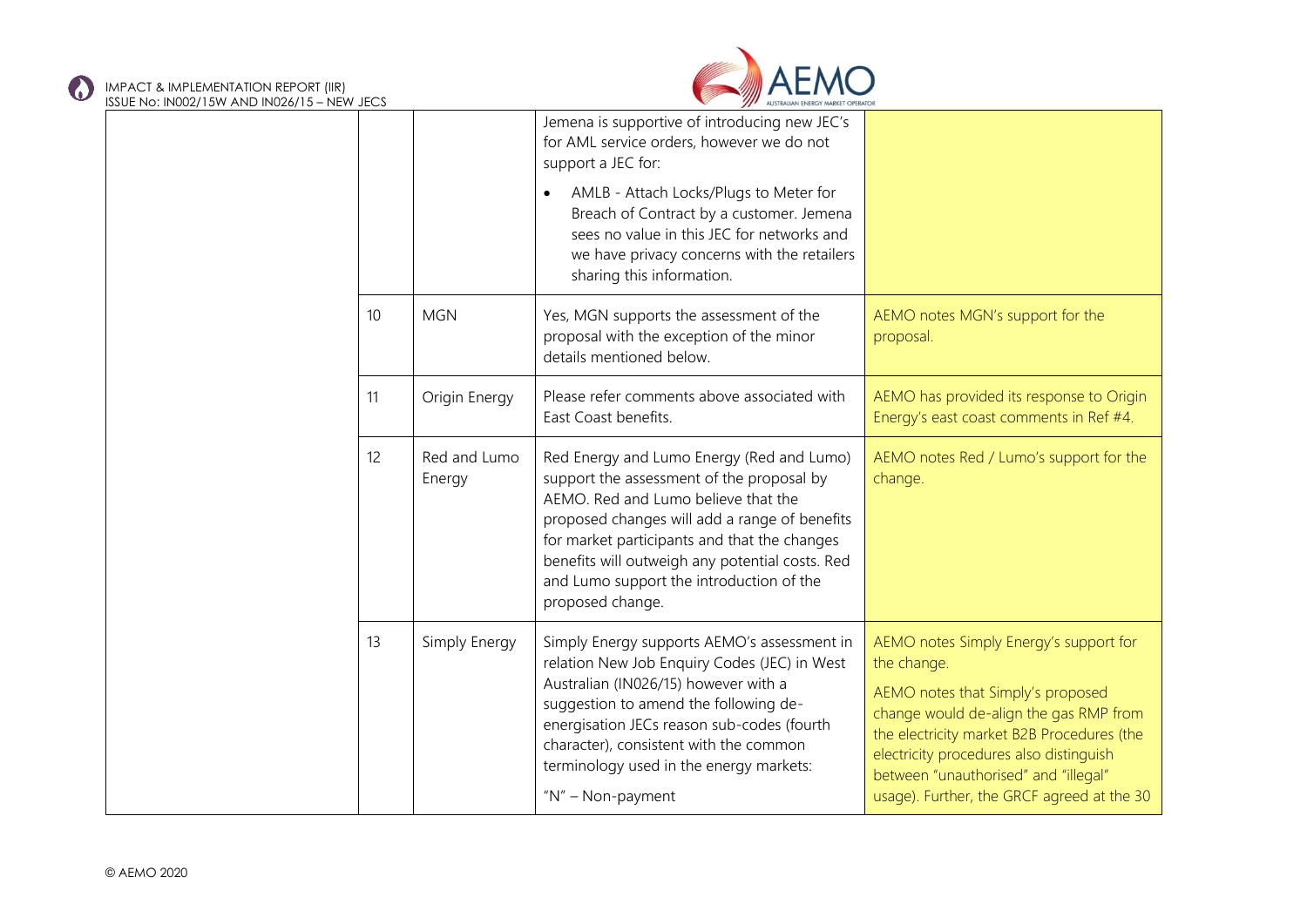



| <b>USSUE INC. IINUZZ/ IS MY AIN LINUZO/ IS HINE MY SECS</b> | <b>AND MODIFICATE ENTROL MANUFACTION CONTION</b> |                                      |
|-------------------------------------------------------------|--------------------------------------------------|--------------------------------------|
|                                                             | "I" - Non-identification Illegal usage           | July workshop that these sub-codes   |
|                                                             | "U" - Unauthorised or <i>illegal</i> usage       | correctly reflect requirements. AEMO |
|                                                             |                                                  | therefore does not support Simply's  |
|                                                             | "B" – Breach of contract                         | proposed amendment to the sub-code   |
|                                                             | "C" – Customer request                           | descriptions.                        |
|                                                             | "M" – Move out                                   |                                      |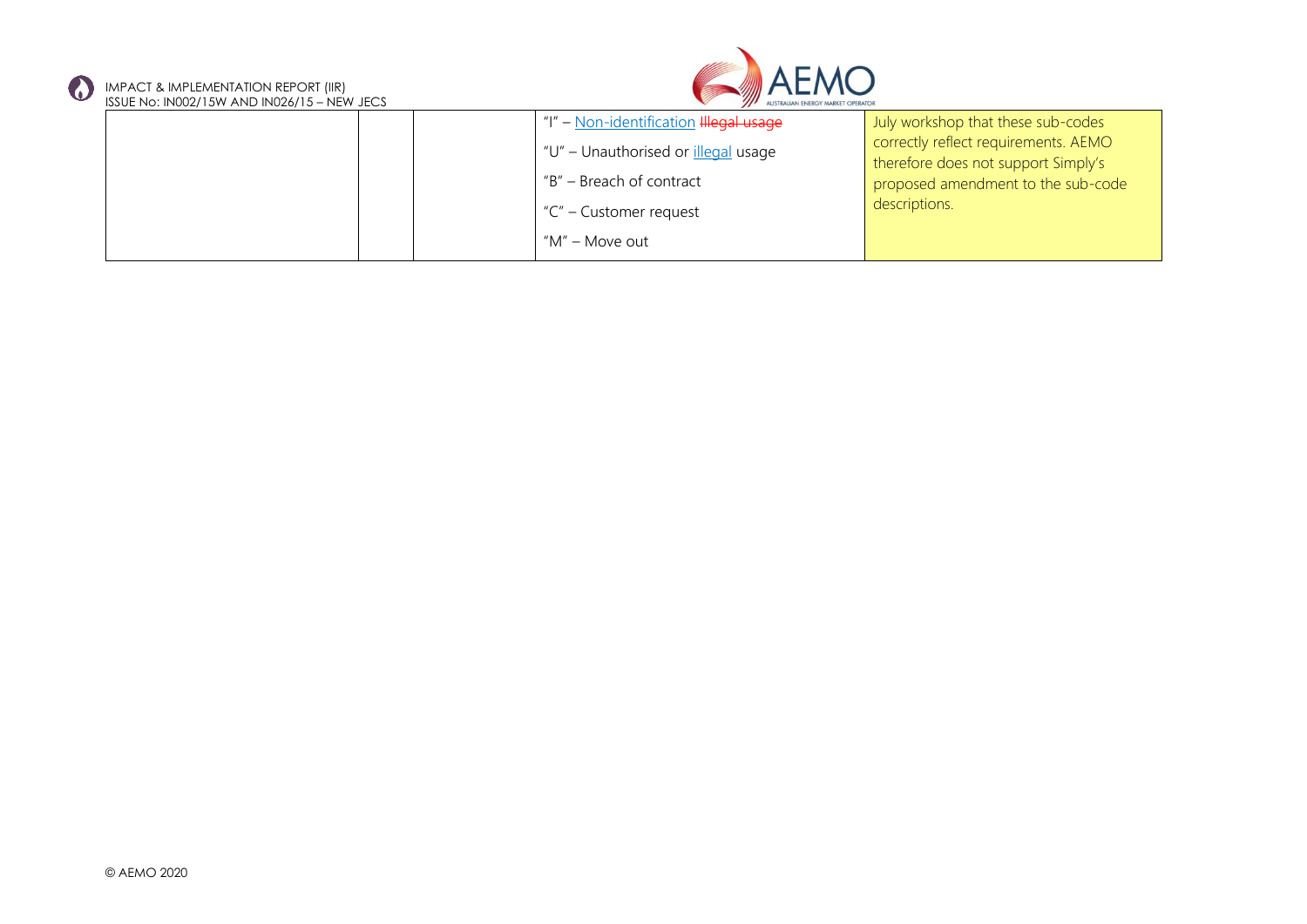



Please note as per Attachment B that the following procedures affect the following jurisdictions respectively:

| Document                                                               | NSW/ACT | <b>QLD</b> | <b>SA</b> | VIC. | <b>WA</b> |
|------------------------------------------------------------------------|---------|------------|-----------|------|-----------|
| Ref #1 - Participant Build Pack 1 Table of Transaction (JEC tab)       |         |            |           |      |           |
| Ref #2 – Gas Interface Protocol - Victoria                             |         |            |           |      |           |
| Ref #3 – Gas Interface Protocol - Queensland                           |         |            |           |      |           |
| Ref #4 – NSW/ACT specific Participant Build Pack 5                     |         |            |           |      |           |
| Ref #5 - Gas Interface Protocol - NSW/ACT                              |         |            |           |      |           |
| Ref #6 - B2B Service Order Specifications - Part 2                     |         |            |           |      |           |
| Ref #7 - B2B Service Order Specifications - Part 1                     |         |            |           |      |           |
| Ref #8 – AEMO Specification Pack - Specification Pack Usage Guidelines |         |            |           |      |           |

|      | Ref #1 - Participant Build Pack 1 - Table of Transactions, Table of Elements, List of Job Enguiry Codes, Address Elements and MIRN and Meter<br>states. |                                      |                                                                                                                                                                  |                                                                                                    |                                                                                                                                                                |  |  |  |  |
|------|---------------------------------------------------------------------------------------------------------------------------------------------------------|--------------------------------------|------------------------------------------------------------------------------------------------------------------------------------------------------------------|----------------------------------------------------------------------------------------------------|----------------------------------------------------------------------------------------------------------------------------------------------------------------|--|--|--|--|
| ltem | Participant                                                                                                                                             | Row $#$ Column $#$ in<br>spreadsheet | Issue / Comment                                                                                                                                                  | Proposed<br>text<br>delete<br><del>-strikeout</del><br>and<br>means<br>blue underline means insert | AEMO<br>Response<br>(AEMO only)                                                                                                                                |  |  |  |  |
| 14   | <b>MGN</b>                                                                                                                                              | Row 61 Column H                      | Why do we just have 10 78 as successful completion<br>codes? I propose to use 22 (Valve/regulator/inlet) & 78<br>and if a meter is changed on site you would use | $10 - 78$<br>$22 - 78$<br>$10 - 10 - 47$                                                           | AEMO supports MGN proposal<br>to add the job completion codes<br>to column H will amend PBP1<br>table of transaction (JEC tab)<br>document and the B2B Service |  |  |  |  |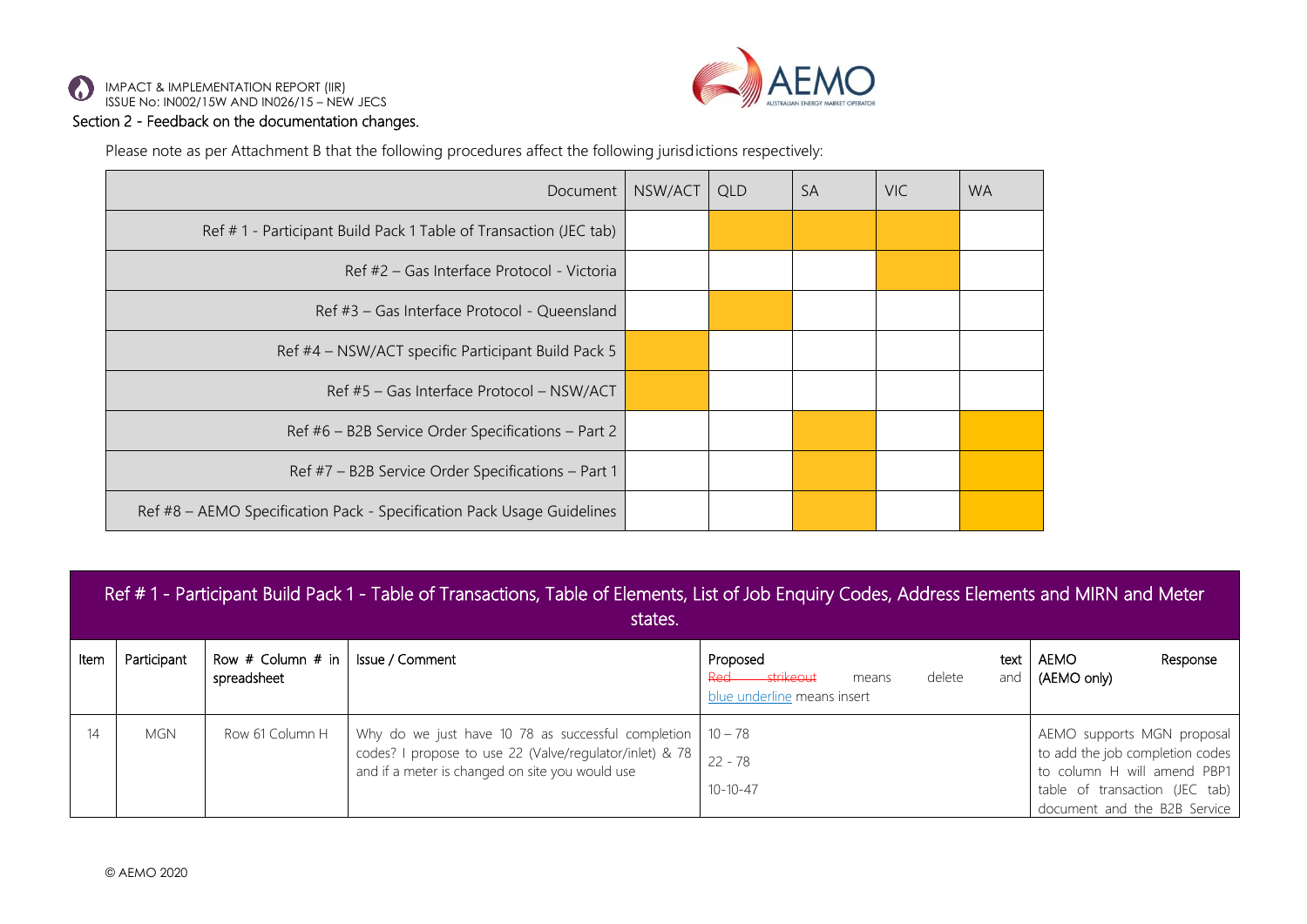



|      |                           | 1990 L TYO: 11 YOUZ / TO FF / VIND THYOZO / TO THE FF JECS                   | 10-10-47 (inadequate size) the other completion code 3<br>codes are not relevant for pressure changes (31, 33, 34,<br>37, 44, 42, 45)                                         | $\overline{\phantom{a}}$                                                                                                                                                                                  | Order Specifications - Part 2<br>document                                                                                 |
|------|---------------------------|------------------------------------------------------------------------------|-------------------------------------------------------------------------------------------------------------------------------------------------------------------------------|-----------------------------------------------------------------------------------------------------------------------------------------------------------------------------------------------------------|---------------------------------------------------------------------------------------------------------------------------|
|      |                           |                                                                              |                                                                                                                                                                               |                                                                                                                                                                                                           |                                                                                                                           |
|      |                           | Ref #2 - Gas Interface Protocol - Victoria                                   |                                                                                                                                                                               |                                                                                                                                                                                                           |                                                                                                                           |
| Item | Participant               | Section #                                                                    | Issue / Comment                                                                                                                                                               | Proposed<br>text<br>Red strikeout<br>delete<br>and<br>means<br>blue underline means insert                                                                                                                | <b>AEMO</b><br>Response<br>(AEMO only)                                                                                    |
|      |                           | n/a                                                                          |                                                                                                                                                                               |                                                                                                                                                                                                           |                                                                                                                           |
|      |                           |                                                                              |                                                                                                                                                                               |                                                                                                                                                                                                           |                                                                                                                           |
|      |                           | Ref #3 - Gas Interface Protocol - Queensland                                 |                                                                                                                                                                               |                                                                                                                                                                                                           |                                                                                                                           |
| Item | Participant               | Section #                                                                    | Issue / Comment                                                                                                                                                               | Proposed<br>text<br>Red strikeout<br>delete<br>means<br>and<br>blue underline means insert                                                                                                                | <b>AEMO</b><br>Response<br>(AEMO only)                                                                                    |
|      |                           | n/a                                                                          |                                                                                                                                                                               |                                                                                                                                                                                                           |                                                                                                                           |
|      |                           |                                                                              |                                                                                                                                                                               |                                                                                                                                                                                                           |                                                                                                                           |
|      |                           | Ref #4 - NSW/ACT specific Participant Build Pack 5                           |                                                                                                                                                                               |                                                                                                                                                                                                           |                                                                                                                           |
| Item | Participant               | Section #                                                                    | Issue / Comment                                                                                                                                                               | Proposed<br>text<br>Red strikeout<br>delete<br>and<br>means<br>blue underline means insert                                                                                                                | <b>AEMO</b><br>Response<br>(AEMO only)                                                                                    |
| 15   | Red and<br>Lumo<br>Energy | 13. Appendix - G<br>(Table of<br>Transactions - Job<br><b>Enquiry Codes)</b> | NSW COMMENTS & For relevant Enquiry Codes,<br>successful completion will result in the following MIRN and<br>Meter status changes sections in the table incomplete for<br>AML | The table has been listed as Same Comments as AML<br>for NSW Comments and Same as AML for relevant<br>enquiry codes. However even though the comments<br>match the existing responses for AML as they are | AEMO does not agree with the<br>proposed<br>change.<br>"Same<br>Comments as AML" and "Same<br>as AML" are unambiguous and |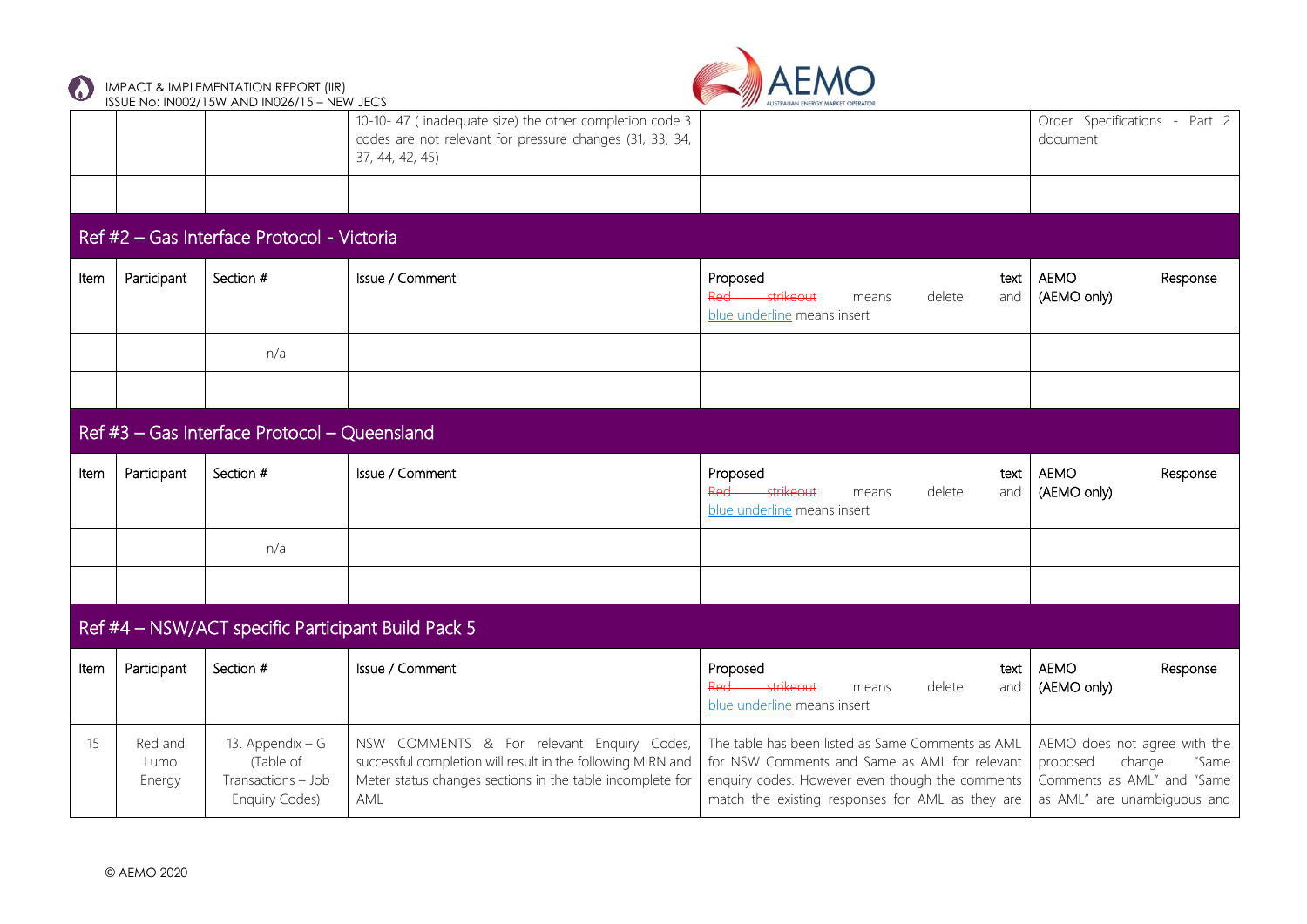



|    |                           |                                                                               |                                                                                                                                                                                      | separate transactions they must clearly list the<br>comments and MIRN and Meter Status changes in<br>each field                                                                                                                                                                                                                          | therefore do provide clear<br>contents for each field.                                                                                                                              |
|----|---------------------------|-------------------------------------------------------------------------------|--------------------------------------------------------------------------------------------------------------------------------------------------------------------------------------|------------------------------------------------------------------------------------------------------------------------------------------------------------------------------------------------------------------------------------------------------------------------------------------------------------------------------------------|-------------------------------------------------------------------------------------------------------------------------------------------------------------------------------------|
|    |                           |                                                                               |                                                                                                                                                                                      | NSW Comments - Distributor will use the most<br>appropriate method to stop the flow of gas.                                                                                                                                                                                                                                              |                                                                                                                                                                                     |
|    |                           |                                                                               |                                                                                                                                                                                      | successful completion will result in the following MIRN<br>and Meter status changes. - MIRN status =<br>Decommissioned, Meter status = Plugged. Meter<br>physically plugged or locked,                                                                                                                                                   |                                                                                                                                                                                     |
| 16 | Red and<br>Lumo<br>Energy | 13. Appendix $-G$<br>(Table of<br>Transactions - Job<br><b>Enquiry Codes)</b> | NSW COMMENTS & For relevant Enquiry Codes,<br>successful completion will result in the following MIRN and<br>Meter status changes sections in the table incomplete for<br><b>DSD</b> | The table has been listed as Same Comments as DSD<br>for NSW Comments and Same as DSD ML relevant<br>enquiry codes. However even though the comments<br>match the existing responses for AML as they are<br>separate transactions they must clearly list the<br>comments and MIRN and Meter Status changes in<br>each field              | AEMO does not agree with the<br>proposed<br>change.<br>"Same<br>Comments as DSD" and "Same as<br>DSD" are unambiguous and<br>therefore do provide clear<br>contents for each field. |
|    |                           |                                                                               |                                                                                                                                                                                      | NSW Comments -Distributor will have operational<br>choice to endeavour to stop gas from flowing, via<br>whatever means applicable up to total disconnection.<br>If multiple delivery points (multiple MIRNs) connected<br>to a service, expect a not complete Service Order<br>response, advising why the job could not be<br>completed. |                                                                                                                                                                                     |
|    |                           |                                                                               |                                                                                                                                                                                      | NOTE: In order to resume supply after a successful<br>DSD, a new connection request will need to be<br>initiated.                                                                                                                                                                                                                        |                                                                                                                                                                                     |
|    |                           |                                                                               |                                                                                                                                                                                      | successful completion will result in the following MIRN<br>and Meter status changes. - MIRN status =<br>Deregistered, Meter Status = No Meter.                                                                                                                                                                                           |                                                                                                                                                                                     |
| 17 | Red and<br>Lumo<br>Energy | 13. Appendix $-$ G<br>(Table of                                               | NSW COMMENTS & For relevant Enquiry Codes,<br>successful completion will result in the following MIRN and                                                                            | The table has been listed as Same Comments as DSD<br>for NSW Comments and Same as DSD ML relevant<br>enquiry codes. However even though the comments<br>match the existing responses for AML as they are                                                                                                                                 | AEMO does not agree with the<br>proposed<br>change.<br>"Same<br>Comments as MRM" and "Same<br>as MRM" are unambiguous and                                                           |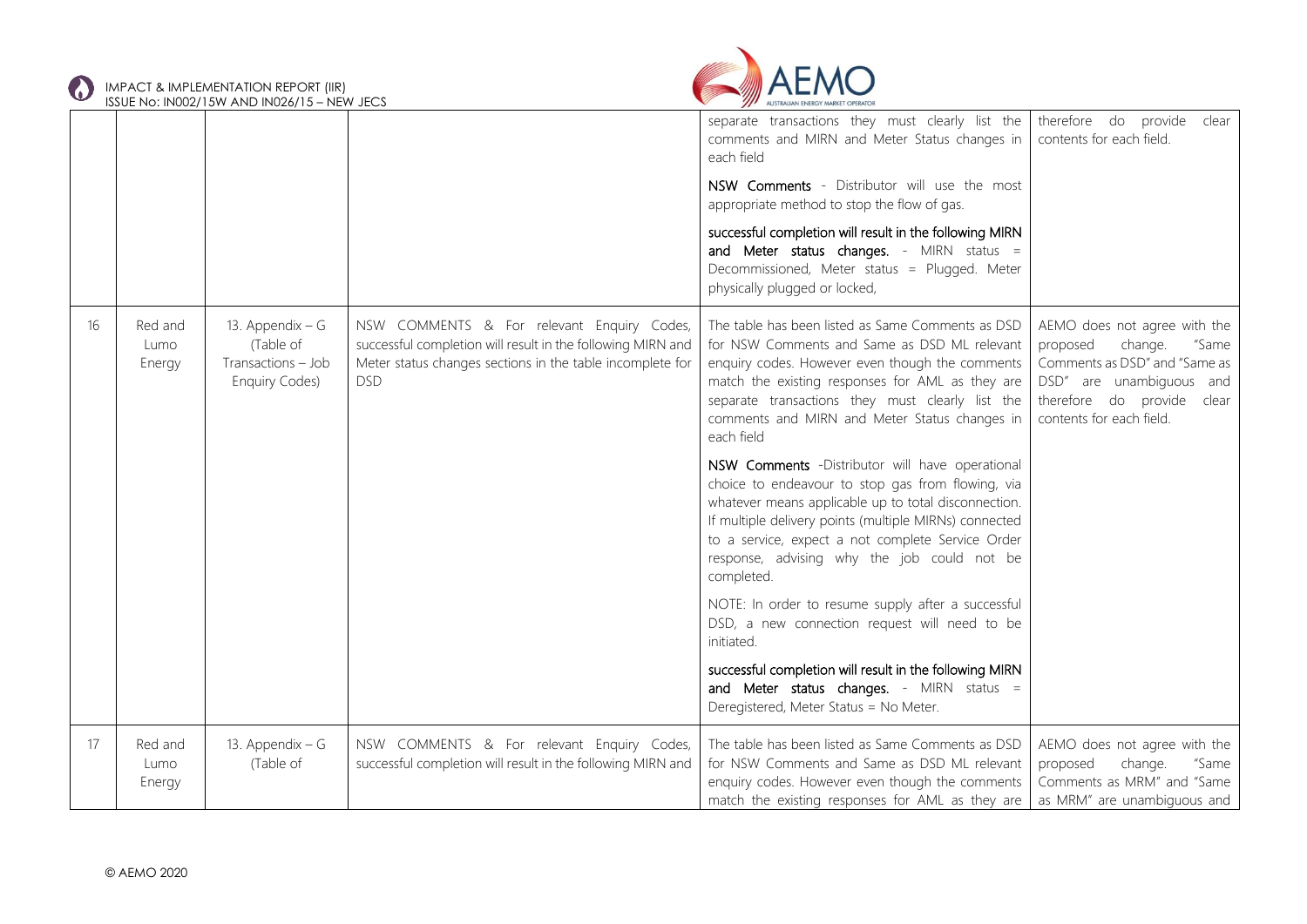

## IMPACT & IMPLEMENTATION REPORT (IIR)



|      |             | ISSUE No: IN002/15W AND IN026/15 – NEW JECS        |                                                                         | AUSTRALIAN ENERGY MARKET OPERATOR                                                                                                                                                                                                                                                                                    |                                                        |  |
|------|-------------|----------------------------------------------------|-------------------------------------------------------------------------|----------------------------------------------------------------------------------------------------------------------------------------------------------------------------------------------------------------------------------------------------------------------------------------------------------------------|--------------------------------------------------------|--|
|      |             | Transactions - Job<br><b>Enquiry Codes)</b>        | Meter status changes sections in the table incomplete for<br><b>MRM</b> | separate transactions they must clearly list the<br>comments and MIRN and Meter Status changes in<br>each field                                                                                                                                                                                                      | therefore do provide clear<br>contents for each field. |  |
|      |             |                                                    |                                                                         | NSW Comments -MRM is accepted to remove a<br>meter, where there is more than one meter at the<br>MIRN.                                                                                                                                                                                                               |                                                        |  |
|      |             |                                                    |                                                                         | If there is only one meter onsite, will result in Closed<br>Not complete, and say SDR required.                                                                                                                                                                                                                      |                                                        |  |
|      |             |                                                    |                                                                         | NOTE 1: A SDR MUST accompany the MRM in this<br>case. The matched pair of SDR/MRM must be issued<br>on the same calendar day. Otherwise, the DB will not<br>complete the request and send a Service Order<br>Response with a Job Completion Code that no<br>matched MRM/SDR was provided in the special<br>comments. |                                                        |  |
|      |             |                                                    |                                                                         | successful completion will result in the following MIRN<br>and Meter status changes. - MIRN Status =<br>Commissioned, Meter Status (for the removed meter)<br>= No meter. Meter is physically removed from<br>premises,.                                                                                             |                                                        |  |
|      |             |                                                    |                                                                         |                                                                                                                                                                                                                                                                                                                      |                                                        |  |
|      |             | Ref #5 - Gas Interface Protocol - NSW/ACT          |                                                                         |                                                                                                                                                                                                                                                                                                                      |                                                        |  |
| Item | Participant | Section #                                          | Issue / Comment                                                         | Proposed<br>text<br>Red strikeout<br>delete<br>means<br>and<br>blue underline means insert                                                                                                                                                                                                                           | <b>AEMO</b><br>Response<br>(AEMO only)                 |  |
|      |             | n/a                                                |                                                                         |                                                                                                                                                                                                                                                                                                                      |                                                        |  |
|      |             |                                                    |                                                                         |                                                                                                                                                                                                                                                                                                                      |                                                        |  |
|      |             | Ref #6 - B2B Service Order Specifications - Part 1 |                                                                         |                                                                                                                                                                                                                                                                                                                      |                                                        |  |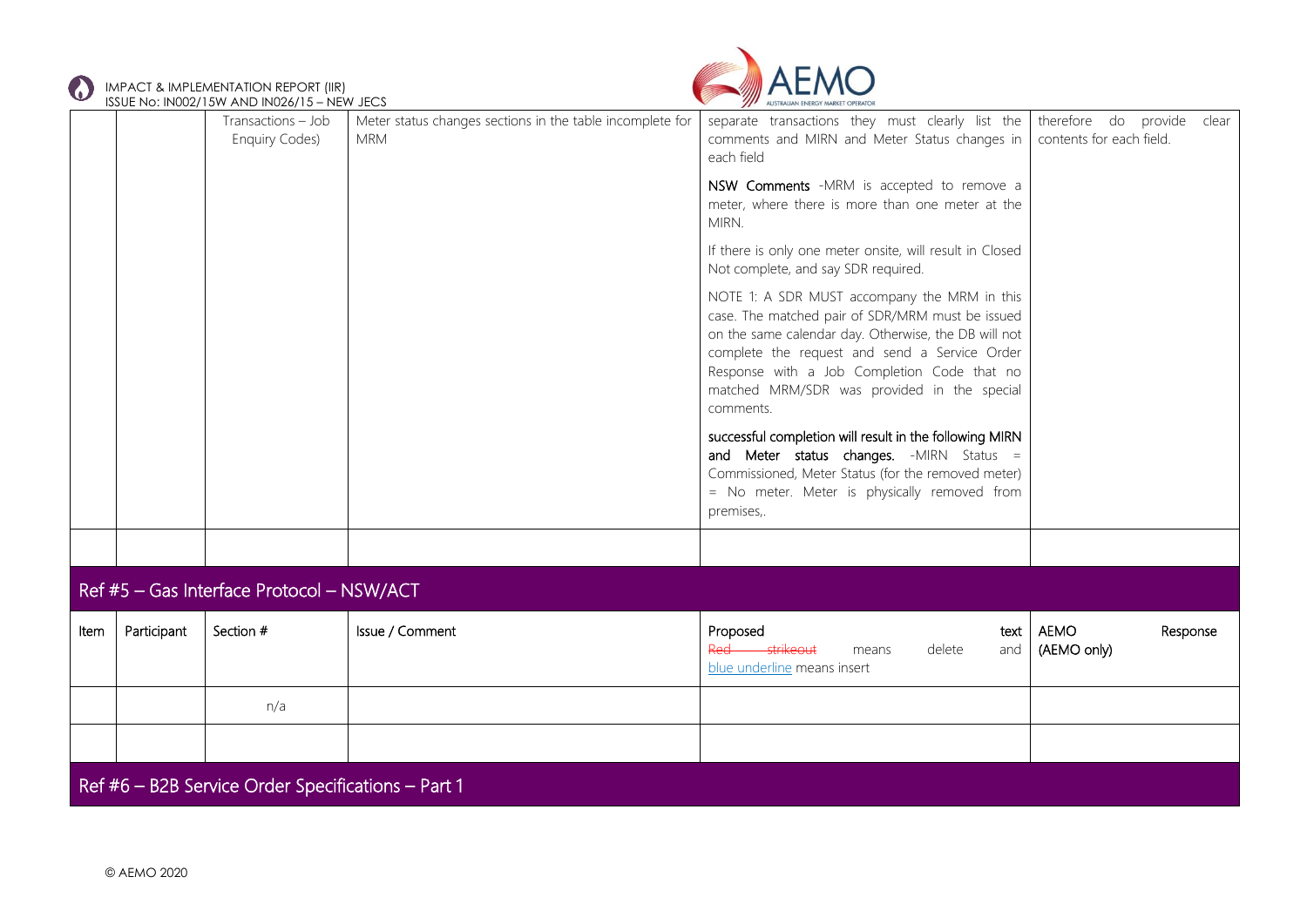



| Item | Participant                                        | Section #                                                                    | Issue / Comment                                                                                                                                                                                                 | Proposed<br>text<br>Red strikeout<br>delete<br>and<br>means<br>blue underline means insert                                                                                                                                                                                                                                                                                                                                     | <b>AEMO</b><br>Response<br>(AEMO only)                                                                                                                                                                                                                                                                                                                                                                                               |  |  |  |  |  |
|------|----------------------------------------------------|------------------------------------------------------------------------------|-----------------------------------------------------------------------------------------------------------------------------------------------------------------------------------------------------------------|--------------------------------------------------------------------------------------------------------------------------------------------------------------------------------------------------------------------------------------------------------------------------------------------------------------------------------------------------------------------------------------------------------------------------------|--------------------------------------------------------------------------------------------------------------------------------------------------------------------------------------------------------------------------------------------------------------------------------------------------------------------------------------------------------------------------------------------------------------------------------------|--|--|--|--|--|
| 18   | Alinta<br>Energy                                   | Pages 8 and 10                                                               | Descriptor for TCI/TCR in tables incorrect                                                                                                                                                                      | <b>Trailing Trailer Air Coupling Installation</b><br><b>Trailing Trailer Air Coupling Removal</b>                                                                                                                                                                                                                                                                                                                              | AEMO will make the proposed<br>change.                                                                                                                                                                                                                                                                                                                                                                                               |  |  |  |  |  |
|      |                                                    |                                                                              |                                                                                                                                                                                                                 |                                                                                                                                                                                                                                                                                                                                                                                                                                |                                                                                                                                                                                                                                                                                                                                                                                                                                      |  |  |  |  |  |
|      |                                                    |                                                                              |                                                                                                                                                                                                                 |                                                                                                                                                                                                                                                                                                                                                                                                                                |                                                                                                                                                                                                                                                                                                                                                                                                                                      |  |  |  |  |  |
|      | Ref #7 - B2B Service Order Specifications - Part 2 |                                                                              |                                                                                                                                                                                                                 |                                                                                                                                                                                                                                                                                                                                                                                                                                |                                                                                                                                                                                                                                                                                                                                                                                                                                      |  |  |  |  |  |
| Item | Participant                                        | Row $#$ Column $#$ in<br>spreadsheet                                         | Issue / Comment                                                                                                                                                                                                 | Proposed<br>text<br>Red strikeout<br>delete<br>and<br>means<br>blue underline means insert                                                                                                                                                                                                                                                                                                                                     | <b>AEMO</b><br>Response<br>(AEMO only)                                                                                                                                                                                                                                                                                                                                                                                               |  |  |  |  |  |
| 19   | AGL                                                |                                                                              | Noted<br>The extended text for the TCI family of codes (eg Non-<br>Payment Illegal Usage) has not been included in the<br>description associated with the additional codes, but an<br>amendment was circulated. | TCIN - Install Trailer Air Coupling to stop supply<br>$\bullet$<br>of gas for Non-Payment<br>TCIU - Install Trailer Air Coupling to stop supply<br>of gas for Unauthorised usage by a customer (ie<br>non-identification)<br>TCIB - Install Trailer Air Coupling to stop supply<br>of gas for Breach of Contract by a customer<br>TCII - Install Trailer Air Coupling to stop supply<br>of gas for Illegal Usage by a customer | AEMO was unclear about the<br>feedback AGL provided in this<br>section. AEMO subsequently<br>contacted AGL. AGL confirmed,<br>that this feedback was in relation<br>to the text within the PPC<br>Attachment B as it was missing<br>additional<br>information<br>the<br>associated with the new codes.<br>AEMO has rectified this in the IIR,<br>There is no change to the B2B<br>Service Order Specifications -<br>Part 2 document. |  |  |  |  |  |
| 20   | <b>ATCO</b>                                        | Row 3-9, 69-74<br>Column M, O<br>Ref 1 - B2B Service<br>Order Specifications | Amendments required in "WESTERN AUSTRALIA<br>DETAILED DESCRIPTION" and "WA Comments" to include<br>TAC as an additional disconnection method (before DSD)                                                       | (In AML section)<br>"To escalate use MRM to remove regulator, TCI to<br>install TAC device or DSD to cut Service. NO does<br>not care why, does not have to be for debt. NO may                                                                                                                                                                                                                                                | AEMO<br><b>ATCO</b><br>supports<br>suggested change has updated<br>the documentation accordingly                                                                                                                                                                                                                                                                                                                                     |  |  |  |  |  |